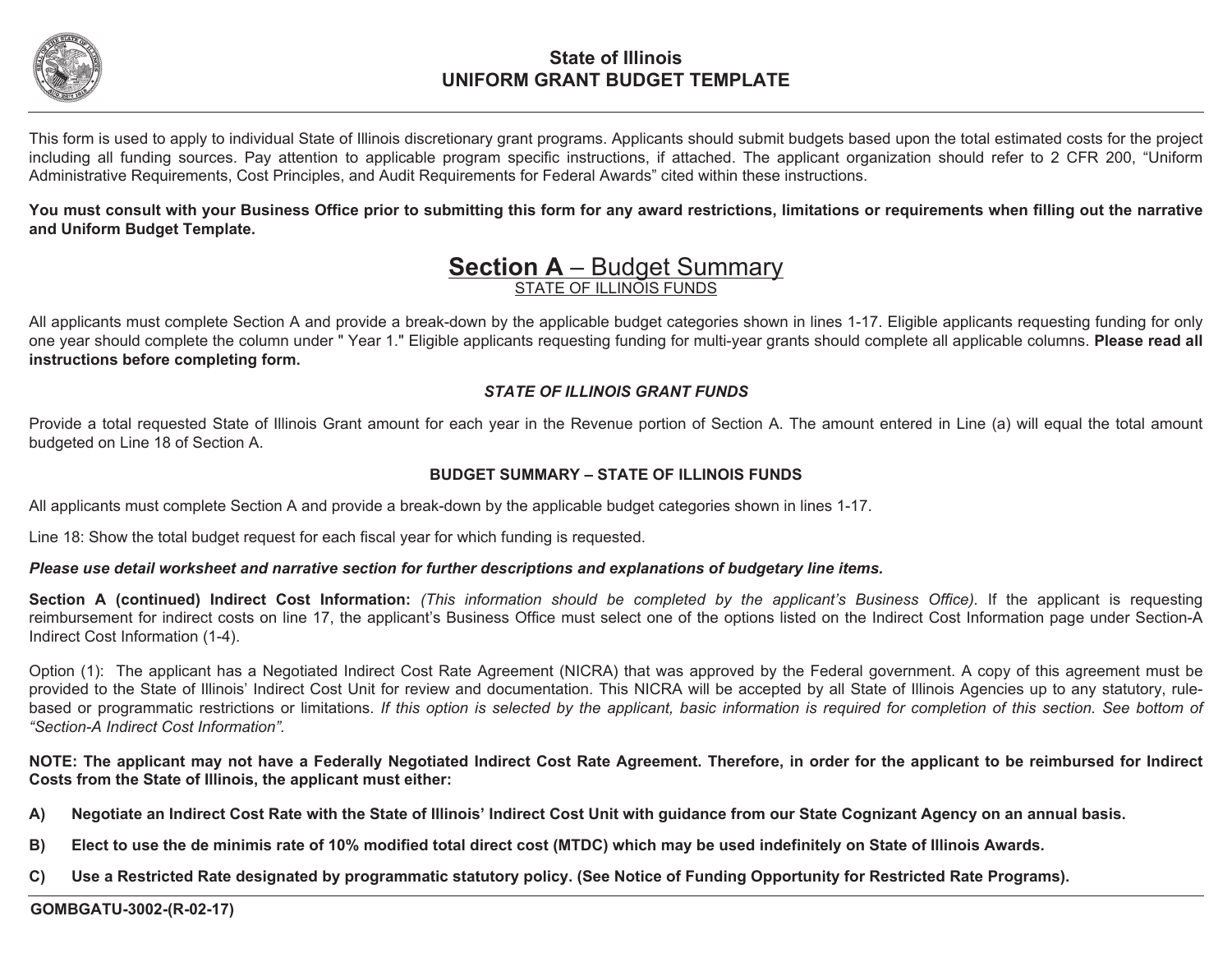

# **Section A** – Budget Summary (continued)

Option (2a): The applicant currently has a Negotiated Indirect Cost Rate Agreement with the State of Illinois that will be accepted by all State of Illinois Agencies up to any statutory, rule-based or programmatic restrictions or limitations. The applicant is required to submit a new Indirect Cost Rate Proposal to the Indirect Cost Unit within six (6) months after the close of each fiscal year (2 CFR 200 Appendix IV (C)(2)(c). *Note: If this option is selected by the applicant, basic information is required for completion of this section. See bottom of "Section-A Indirect Cost Information".* 

Option (2b): The applicant currently does not have a Negotiated Indirect Cost Rate Agreement with the State of Illinois. The applicant must submit its initial Indirect Cost Rate Proposal (ICRP) immediately after the applicant is advised that the State award will be made and, in no event, later than three (3) months after the effective date of the State award (2 CFR 200 Appendix IV (C)(2)(b). The initial ICRP will be sent to the State of Illinois' Indirect Cost Unit. *Note: The applicant should check with the State of Illinois awarding Agency for information regarding reimbursement of indirect costs while its proposal is being negotiated.* 

Option (3): The applicant elects to charge the de minimis rate of 10% modified total direct cost (MTDC) which may be used indefinitely on State of Illinois awards (2 CFR 200.414 (c)(4)(f) & (200.68). *Note: (The applicant must be eligible, see 2 CFR 200.414 (f), and submit documentation on the calculation of MTDC within your Budget Narrative under Indirect Costs.)* 

Option (4): If you are applying for a grant under a Restricted Rate Program, indicate whether you are using a restricted indirect cost rate that is included on your approved Indirect Cost Rate Agreement, or whether you are using a restricted indirect cost rate that complies with statutory or programmatic policies. *Note: See Notice of State Award for Restricted Rate Programs.* 

### **Section B** – Budget Summary NON-STATE OF ILLINOIS FUNDS

NON-STATE OF ILLINOIS FUNDS: If the applicant is required to provide or volunteers to provide cost-sharing or matching funds or other non-State of Illinois resources to the project, the applicant must provide a revenue breakdown of all Non-State of Illinois funds in lines (b)-(d). the total of "Non-State Funds" should equal the amount budgeted on Line 18 of Section B. If a match percentage is required, the amount should be entered in this section.

#### **BUDGET SUMMARY – NON-STATE OF ILLINOIS FUNDS**

If the applicant is required to provide or volunteers to provide ost-sharing or matching funds or other non-State of Illinois resources to the project, these costs should be shown for each applicable budget category on lines 1017 of Section B.

Lines 1-17: For each project year, for which matching funds or other contributions are provided, show the total contribution for each applicable budget category.

Line 18: Show the total matching or other contribution for each fiscal year.

*Please see detail worksheet and narrative section for further descriptions and explanations of budgetary line items.*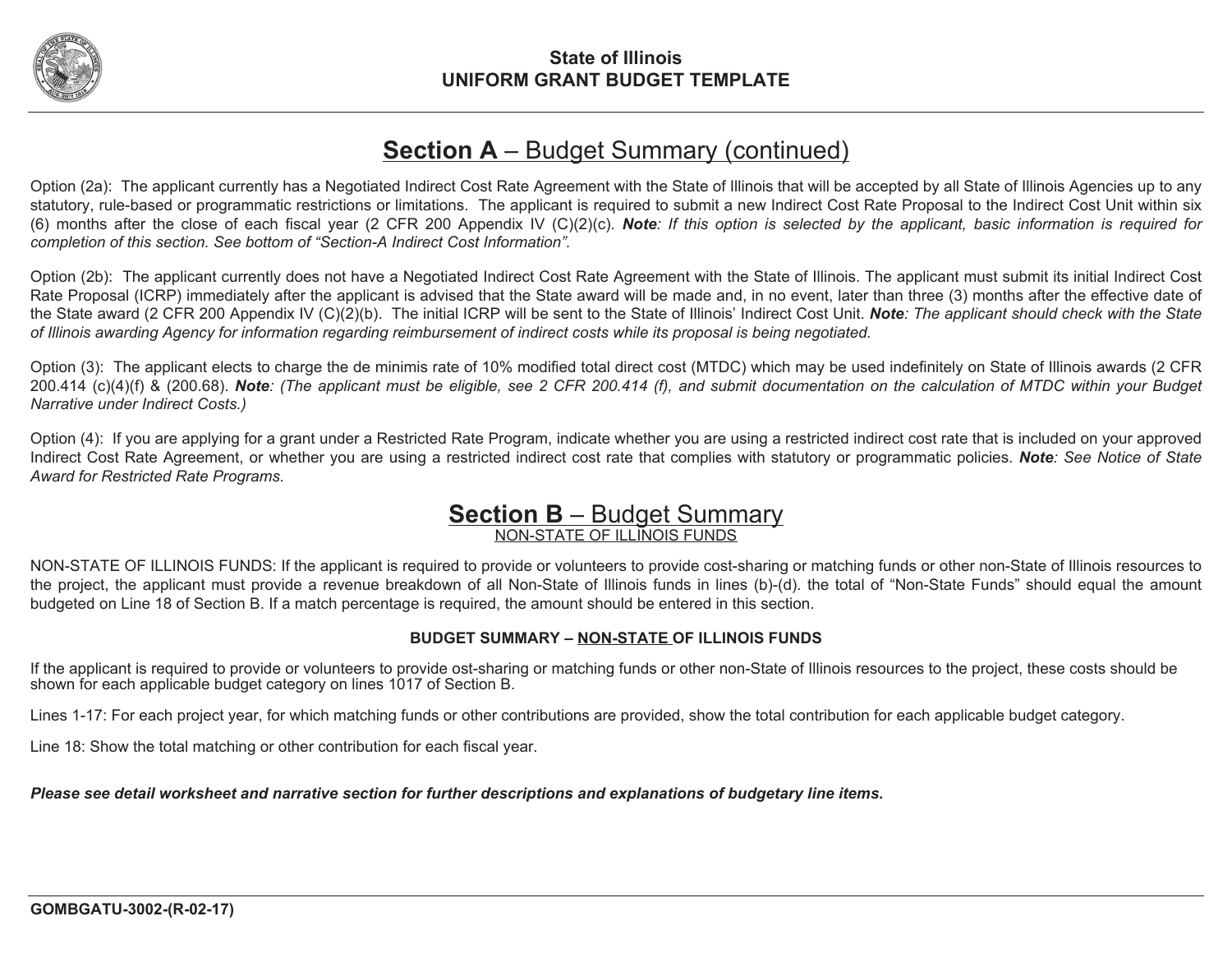

# **Section C** – Budget Worksheet & Narrative

[Attach separate sheet(s)]

Pay attention to applicable program specific instructions, if attached.

All applicants are required to submit a budget narrative along with Section A and Section B. The budget narrative is sometimes referred to as the budget justification. The narrative serves two purposes: it explains how the costs were estimated and it justifies the need for the cost. The narrative may include tables for clarification purposes. The State of Illinois recommends using the State of Illinois Uniform Budget Template worksheet and narrative guide provided.

1. Provide an itemized budget breakdown, and justification by project year, for each budget category listed in Sections A and B.

2. For non-State of Illinois funds or resources listed in Section B that are used to meet a cost-sharing or matching requirement or provided as a voluntary costsharing or matching commitment, you must include:

a. The specific costs or contributions by budget category;

b. The source of the costs or contributions; and

c. In the case of third-party in-kind contributions, a description of how the value was determined for the donated or contributed goods or services.

[Please review cost sharing and matching regulations found in 2 CFR 200.306.]

3. If applicable to this program, provide the rate and base on which fringe benefits are calculated.

4. If the applicant is requesting reimbursement for indirect costs on line 17, this information should be completed by the applicant's Business Office. Specify the estimated amount of the base to which the indirect cost rate is applied and the total indirect expense. Depending on the grant program to which the applicant is applying and/or the applicant's approved Indirect Cost Rate Agreement, some direct cost budget categories in the applicant's grant application budget may not be included in the base and multiplied by your indirect cost rate. Please indicate which costs are included and which costs are excluded from the base to which the indirect cost rate is applied.

5. Provide other explanations or comments you deem necessary.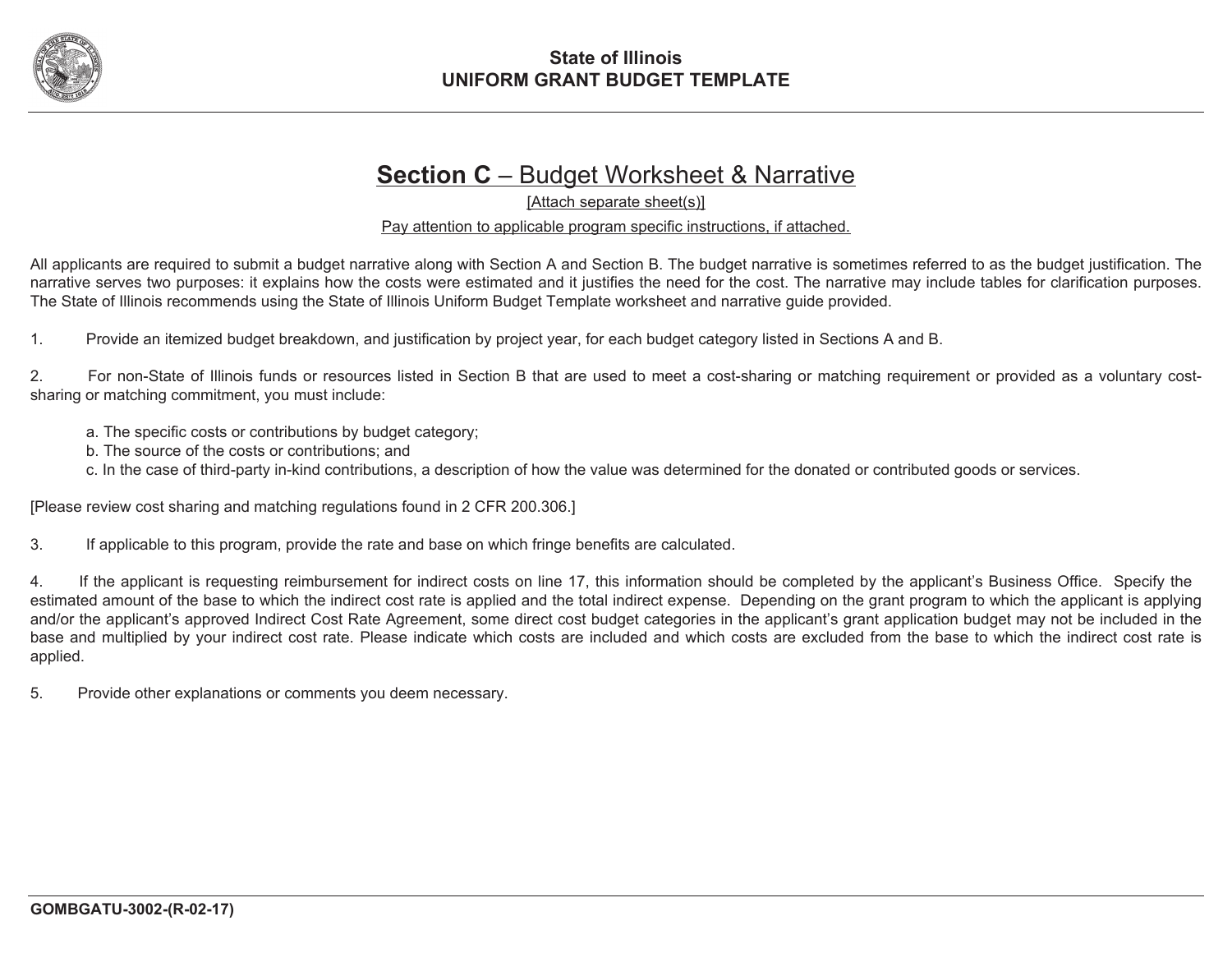

Keep in mind the following—

Although the degree of specificity of any budget will vary depending on the nature of the project and State of Illinois agency requirements, a complete, well-thought-out budget serves to reinforce your credibility and increase the likelihood of your proposal being funded.

- A well-prepared budget should be reasonable and demonstrate that the funds being asked for will be used wisely.
- The budget should be as concrete and specific as possible in its estimates. Make every effort to be realistic, to estimate costs accurately.
- The budget format should be as clear as possible. It should begin with a budget narrative, which you should write after the entire budget has been prepared.
- Each section of the budget should be in outline form, listing line items under major headings and subheadings.
- Each of the major components should be subtotaled with a grand total at the end.

Your budget should justify all expenses and be consistent with the program narrative:

- Salaries should be comparable to those within the applicant organization.
- If new staff is being hired, additional space and equipment are considered, as necessary.
- If the budget lists an equipment purchase, it is the type allowed by the agency.
- If additional space is rented, the increase in insurance is supported.
- If an indirect cost rate applies to the proposal, the division between direct and indirect costs is not in conflict, and the aggregate budget totals refer directly to the approved formula. Indirect costs are costs that are not readily assignable to a particular project, but are necessary to the operation of the organization and the performance of the project (like the cost of operating and maintaining facilities, depreciation, and administrative salaries).

#### §200.308 Revision of budget and program plans

(e) The Federal/State awarding agency may, at its option, restrict the transfer of funds among direct cost categories or programs, functions and activities for Federal/State awards in which the Federal/State share of the project exceeds the Simplified Acquisition Threshold and the cumulative amount of such transfers exceeds or is expected to exceed 10 percent or \$1,000 per detail line item, whichever is greater of the total budget as last approved by the Federal/State awarding agency. The Federal/State awarding agency cannot permit a transfer that would cause any Federal/State appropriation to be used for purposes other than those consistent with the appropriation.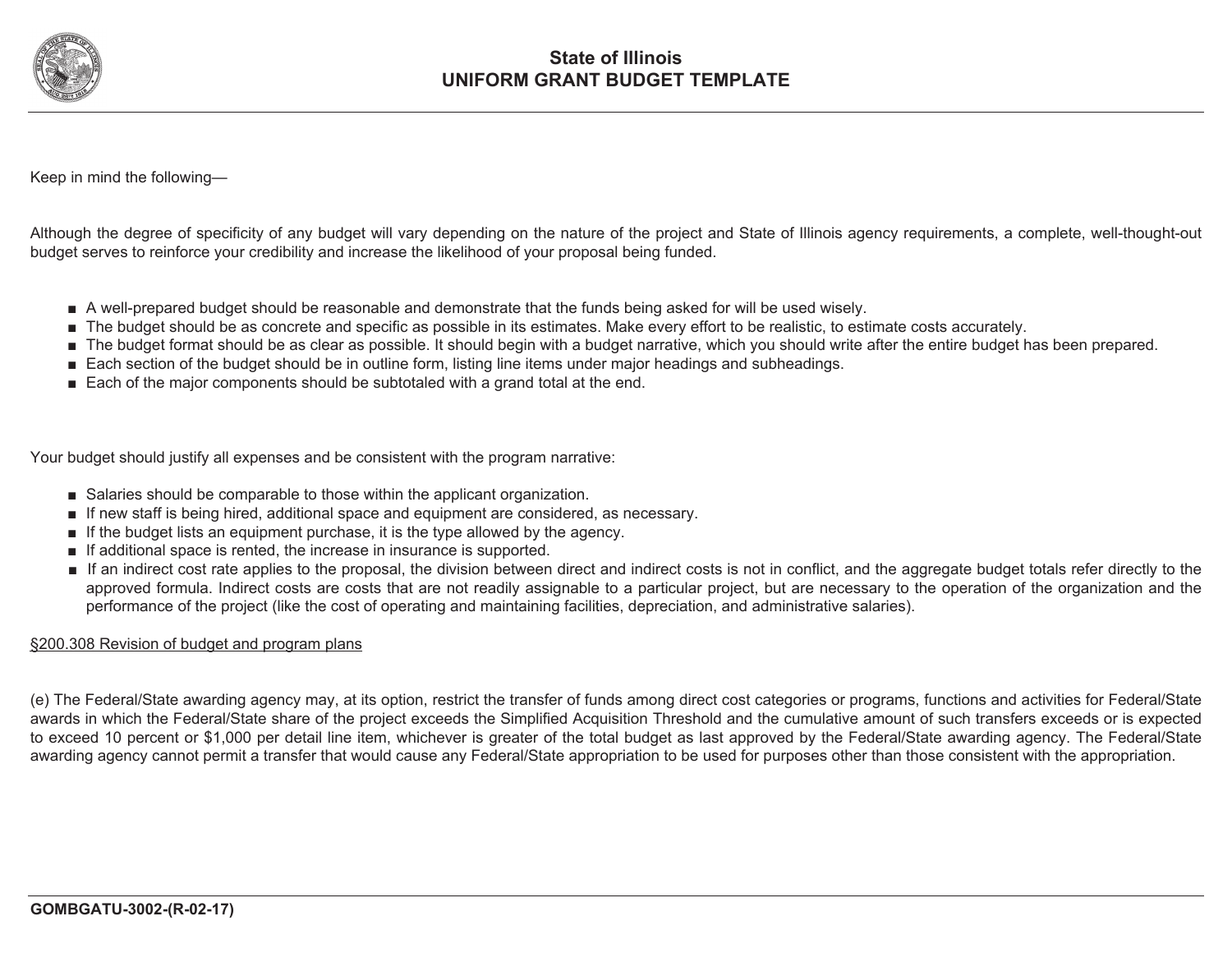

| State Agency:                                                                             |                                                                   |                                |                                              |                            |                              |
|-------------------------------------------------------------------------------------------|-------------------------------------------------------------------|--------------------------------|----------------------------------------------|----------------------------|------------------------------|
| Organization Name:                                                                        | Notice of Funding                                                 |                                |                                              |                            |                              |
| Data Universal Number System (DUNS) Number (enter numbers only) :                         |                                                                   |                                |                                              | Opportunity (NOFO) Number: |                              |
| Catalog of State Financial Assistance (CSFA) Number:                                      |                                                                   | <b>CSFA Short Description:</b> |                                              |                            |                              |
| <b>Section A: State of Illinois Funds</b>                                                 |                                                                   | Fiscal Year:                   |                                              |                            |                              |
| <b>REVENUES</b>                                                                           |                                                                   |                                |                                              | <b>Total Revenue</b>       |                              |
| State of Illinois Grant Requested                                                         |                                                                   |                                | $\frac{1}{2}$                                |                            |                              |
| <b>Budget Expenditure Categories</b>                                                      | <b>OMB Uniform Guidance</b><br>Federal Awards Reference 2 CFR 200 |                                |                                              | <b>Total Expenditures</b>  |                              |
| 1. Personnel (Salary and Wages)                                                           | 200.430                                                           |                                | $\, \, \raisebox{12pt}{$\scriptstyle\circ$}$ |                            |                              |
| 2. Fringe Benefits                                                                        | 200.431                                                           |                                | $\$\$                                        |                            |                              |
| 3. Travel                                                                                 | 200.474                                                           |                                | $\frac{1}{2}$                                |                            |                              |
| 4. Equipment                                                                              | 200.439                                                           |                                | \$                                           |                            |                              |
| 5. Supplies                                                                               | 200.94                                                            |                                | $\frac{1}{2}$                                |                            |                              |
| 6. Contractual Services and Subawards                                                     | 200.318 & 200.92                                                  |                                | $\$\$                                        |                            |                              |
| 7. Consultant (Professional Service)                                                      | 200.459                                                           |                                | $\frac{1}{2}$                                |                            |                              |
| 8. Construction                                                                           |                                                                   |                                | $\$\$                                        |                            |                              |
| 9. Occupancy (Rent and Utilities)                                                         | 200.465                                                           |                                | $\frac{1}{2}$                                |                            |                              |
| 10. Research and Development (R&D)                                                        | 200.87                                                            |                                | \$                                           |                            |                              |
| 11. Telecommunications                                                                    |                                                                   |                                | $\frac{1}{2}$                                |                            |                              |
| 12. Training and Education                                                                | 200.472                                                           |                                | $\$\$                                        |                            |                              |
| 13. Direct Administrative Costs                                                           | 200.413(c)                                                        |                                | $\, \, \raisebox{12pt}{$\scriptstyle \$}$    |                            |                              |
| 14. Miscellaneous Costs                                                                   |                                                                   |                                | $\$\$                                        |                            |                              |
| 15. A. Grant Exclusive Line Item(s)                                                       |                                                                   |                                | $\frac{1}{2}$                                |                            |                              |
| 15. B. Grant Exclusive Line Item(s)                                                       |                                                                   |                                |                                              |                            |                              |
| 16. Total Direct Costs (add lines 1-15)                                                   | 200.413                                                           |                                | $\, \, \raisebox{12pt}{$\scriptstyle \$}$    |                            |                              |
| 17. Total Indirect Costs                                                                  | 200.414                                                           |                                | \$                                           |                            |                              |
| Rate %:                                                                                   |                                                                   |                                |                                              |                            |                              |
| Base:                                                                                     |                                                                   |                                |                                              |                            | Instructions                 |
| 18. Total Costs State Grant Funds<br>(Lines 16 and 17)<br>MUST EQUAL REVENUE TOTALS ABOVE |                                                                   |                                | $\frac{1}{2}$                                |                            | found at end of<br>document. |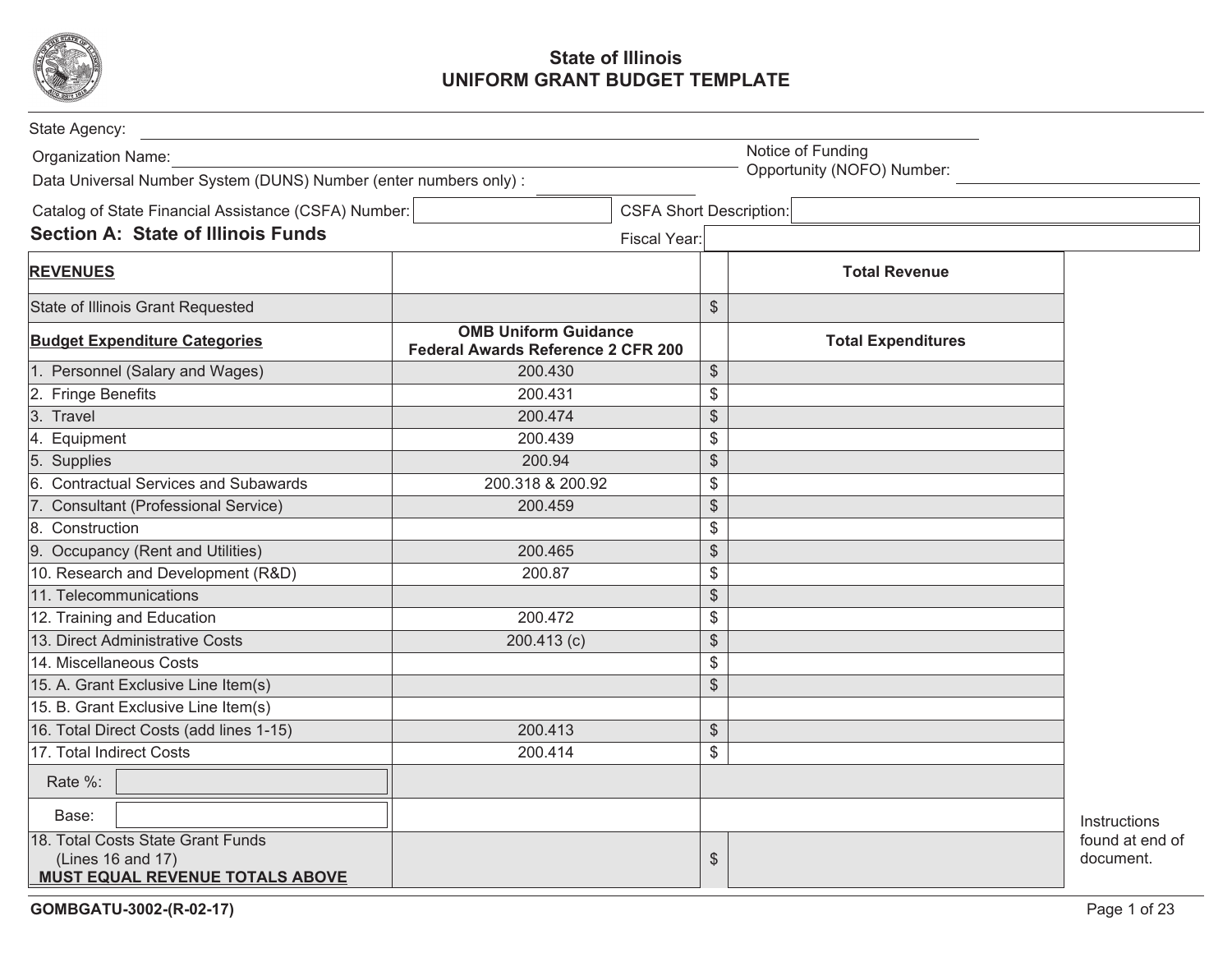

Organization Name: Note and the set of the set of the set of the set of the set of the set of the set of the set of the set of the set of the set of the set of the set of the set of the set of the set of the set of the set

#### **SECTION A - Continued - Indirect Cost Rate Information**

If your organization is requesting reimbursement for indirect costs on line 17 of the Budget Summary, please select one of the following options

1. Our Organization receives direct Federal funding and currently has a Negotiated Indirect Cost Rate Agreement (NICRA) with our Federal Cognizant Agency. A copy of this agreement will be provided to the State of Illinois' Indirect Cost Unit for review and documentation before reimbursement is allowed. This NICRA will be accepted by all State of Illinois agencies up to any statutory, rule-based or programmatic restrictions or limitations. **NOTE: (If this option is selected, please, provide basic Negotiated Indirect Cost Rate Agreement in area designated below.)**

**Your organization may not have a Federally Negotiated Cost Rate Agreement. Therefore, in order for your organization to be reimbursed for the Indirect Costs from the State of Illinois your organization must either:** 

- **a. Negotiate an Indirect Cost Rate with the State of Illinois' Indirect Cost Unit with guidance from your State Cognizant Agency on an annual basis;**
- **b. Elect to use the de minimis rate of 10% modified for total direct costs (MTDC) which may be used indefinitely on State of Illinois awards; or**
- **c. Use a Restricted Rate designated by programmatic or statutory policy (see Notice of Funding Opportunity for Restricted Rate Programs).**

| 2a. Our Organizations currently has a Negotiated Indirect Cost Rate Agreement (NICRA) with the State of Illinois that will be accepted by all State of<br>Illinois agencies up to any statutory, rule-based or programmatic restrictions or limitations. Our Organization is required to submit a new Indirect Cost<br>Rate Proposal to the Indirect Cost Unit within 6 months after the close of each fiscal year [2 CFR 200, Appendix IV(C)(2)(c)]. NOTE: (If this option is<br>selected, please provide basic Indirect Cost Rate information in area designated below.)                                                                  |  |  |  |  |  |  |  |
|---------------------------------------------------------------------------------------------------------------------------------------------------------------------------------------------------------------------------------------------------------------------------------------------------------------------------------------------------------------------------------------------------------------------------------------------------------------------------------------------------------------------------------------------------------------------------------------------------------------------------------------------|--|--|--|--|--|--|--|
| 2b. Our Organization currently does not have a Negotiated Indirect Cost Rate Agreement (NICRA) with the State of Illinois. Our organization will<br>submit our initial Indirect Cost Rate Proposal (ICRP) immediately after our Organization is advised that the State award will be made no later than three<br>(3) months after the effective date of the State award [2 CFR 200 Appendix (C)(2)(b)]. The initial ICRP will be sent to the State of Illinois Indirect Cost<br>unit. Note: (Check with you State of Illinois Agency for information regarding reimbursement of indirect costs while your proposal is being<br>negotiated.) |  |  |  |  |  |  |  |
| 3. Our Organization has never received a Negotiated Indirect Cost Rate Agreement from either the Federal government or the State or Illinois and<br>elects to charge the de minimis rate of 10% modified total direct cost (MTDC) which may be used indefinitely on State of Illinois awards [2 CFR 200.414]<br>(C)(4)(f) and 200.68.] [Note: Your Organization must be eligible, see 2 CFR 200.414 (f), and submit documentation on the calculation of MTDC<br>within your Budget Narrative under Indirect Costs.]                                                                                                                         |  |  |  |  |  |  |  |
| 4. For Restricted Rate Programs, our Organization is using a restricted indirect cost rate that:                                                                                                                                                                                                                                                                                                                                                                                                                                                                                                                                            |  |  |  |  |  |  |  |
| $\Box$ is included as a "Special Indirect Cost Rate" in the NICRA, pursuant to 2 CFR 200 Appendix IV(5); or                                                                                                                                                                                                                                                                                                                                                                                                                                                                                                                                 |  |  |  |  |  |  |  |
| $\Box$ complies with other statutory policies.                                                                                                                                                                                                                                                                                                                                                                                                                                                                                                                                                                                              |  |  |  |  |  |  |  |
| $\%$<br>The Restricted Indirect Cost Rate is:                                                                                                                                                                                                                                                                                                                                                                                                                                                                                                                                                                                               |  |  |  |  |  |  |  |
| 5. No reimbursement of Indirect Cost is being requested. (Please consult your program office regarding possible match requirements.)                                                                                                                                                                                                                                                                                                                                                                                                                                                                                                        |  |  |  |  |  |  |  |
| Basic Negotiated Indirect Cost Rate Information (Use only if option 1 or 2(a), above is selected.)                                                                                                                                                                                                                                                                                                                                                                                                                                                                                                                                          |  |  |  |  |  |  |  |
| Period Covered by NICRA: From:<br>To:<br>Approving Federal or State Agency:                                                                                                                                                                                                                                                                                                                                                                                                                                                                                                                                                                 |  |  |  |  |  |  |  |
| % The Distribution Base Is:<br>Indirect Cost Rate:                                                                                                                                                                                                                                                                                                                                                                                                                                                                                                                                                                                          |  |  |  |  |  |  |  |
|                                                                                                                                                                                                                                                                                                                                                                                                                                                                                                                                                                                                                                             |  |  |  |  |  |  |  |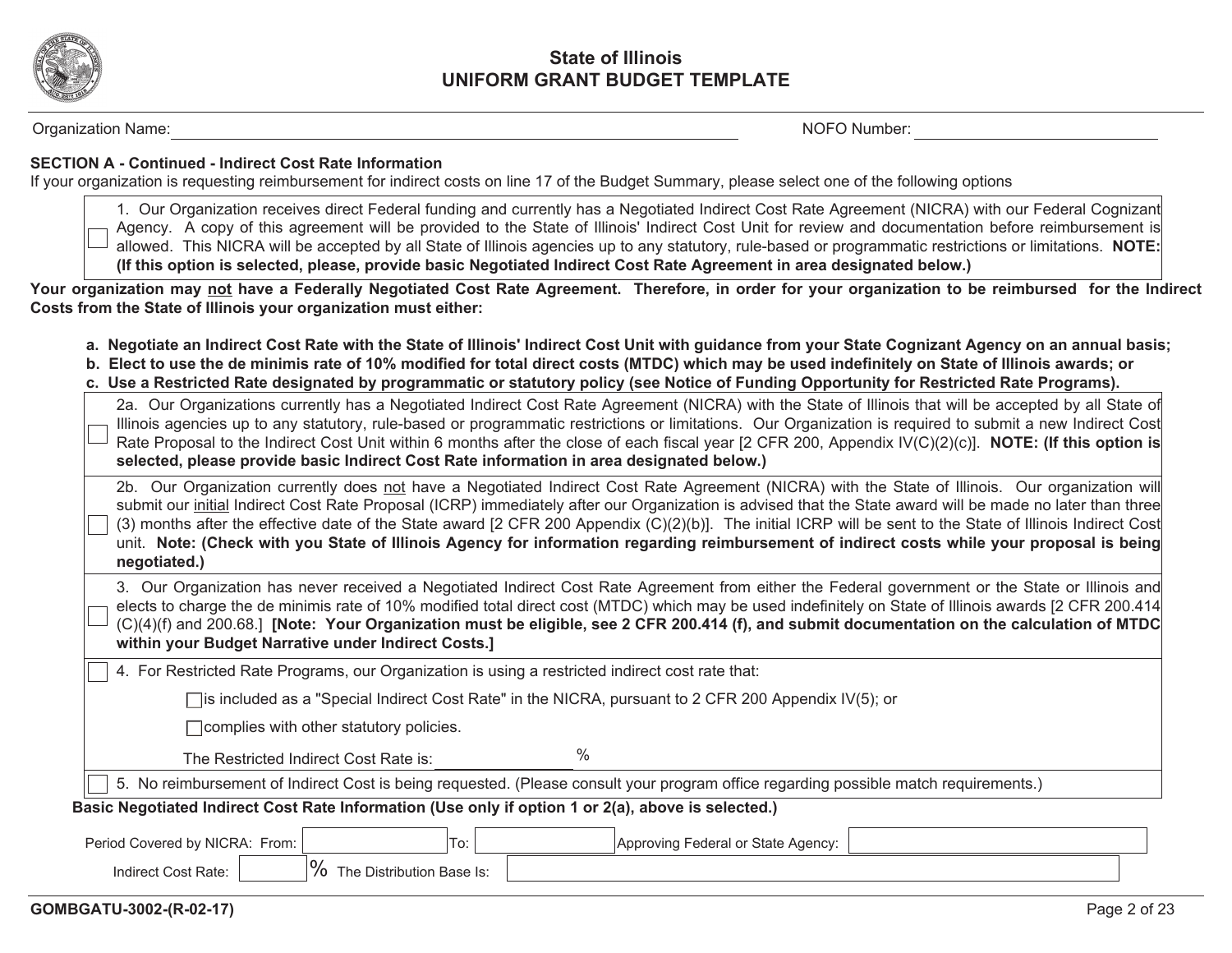

| Organization Name:                                                                               | NOFO Number:                                                             |                                               |                           |  |  |  |
|--------------------------------------------------------------------------------------------------|--------------------------------------------------------------------------|-----------------------------------------------|---------------------------|--|--|--|
| <b>Section B: Non-State of Illinois Funds</b>                                                    | Fiscal Year:                                                             |                                               |                           |  |  |  |
| <b>REVENUES</b>                                                                                  |                                                                          |                                               | <b>Total Revenue</b>      |  |  |  |
| Grantee Match Requirement %:                                                                     | (Agency to Populate)                                                     |                                               |                           |  |  |  |
| b) Cash                                                                                          |                                                                          | $\mathcal{L}$                                 |                           |  |  |  |
| c) Non-Cash                                                                                      |                                                                          | \$                                            |                           |  |  |  |
| d) other Funding and Contributions                                                               |                                                                          | \$                                            |                           |  |  |  |
| Total Non-State Funds (lined b through d)                                                        |                                                                          | $\, \, \raisebox{12pt}{$\scriptstyle \circ$}$ |                           |  |  |  |
| <b>Budget Expenditure Categories</b>                                                             | <b>OMB Uniform Guidance</b><br><b>Federal Awards Reference 2 CFR 200</b> |                                               | <b>Total Expenditures</b> |  |  |  |
| 1. Personnel (Salaries and Wages)                                                                | 200.430                                                                  | $\$\$                                         |                           |  |  |  |
| 2. Fringe Benefits                                                                               | 200.431                                                                  | $\frac{1}{2}$                                 |                           |  |  |  |
| 3. Travel                                                                                        | 200.474                                                                  | \$                                            |                           |  |  |  |
| 4. Equipment                                                                                     | 200.439                                                                  | $\, \, \raisebox{12pt}{$\scriptstyle \circ$}$ |                           |  |  |  |
| 5. Supplies                                                                                      | 200.94                                                                   | \$                                            |                           |  |  |  |
| 6. Contractual Services and Subawards                                                            | 200.318 & 200.92                                                         | $\, \, \raisebox{12pt}{$\scriptstyle \$}$     |                           |  |  |  |
| 7. Consultant (Professional Services)                                                            | 200.459                                                                  | \$                                            |                           |  |  |  |
| 8. Construction                                                                                  |                                                                          | $\frac{1}{2}$                                 |                           |  |  |  |
| 9. Occupancy (Rent and Utilities)                                                                | 200.465                                                                  | \$                                            |                           |  |  |  |
| 10. Research and Development (R&D(                                                               | 200.87                                                                   | \$                                            |                           |  |  |  |
| 11. Telecommunications                                                                           |                                                                          | $\mathcal{L}$                                 |                           |  |  |  |
| 12. Training and Education                                                                       | 200.472                                                                  | $\, \, \raisebox{12pt}{$\scriptstyle \$}$     |                           |  |  |  |
| 13. Direct Administrative Costs                                                                  | 200.413 (c)                                                              | \$                                            |                           |  |  |  |
| 14. Miscellaneous Costs                                                                          |                                                                          | $\frac{1}{2}$                                 |                           |  |  |  |
| 15. A. Grant Exclusive Line Item(s)                                                              |                                                                          | \$                                            |                           |  |  |  |
| 15. B. Grant Exclusive Line Item(s)                                                              |                                                                          | $\, \, \raisebox{12pt}{$\scriptstyle\circ$}$  |                           |  |  |  |
| 16. Total Direct Costs (add lines 1-15)                                                          | 200.413                                                                  | \$                                            |                           |  |  |  |
| 17. Total indirect Costs                                                                         | 200.414                                                                  | \$                                            |                           |  |  |  |
| Rate %:                                                                                          |                                                                          |                                               |                           |  |  |  |
| Base:                                                                                            |                                                                          |                                               |                           |  |  |  |
| 18. Total Costs State Grant Funds<br>(Lines 16 and 17)<br><b>MUST EQUAL REVENUE TOTALS ABOVE</b> |                                                                          | \$                                            |                           |  |  |  |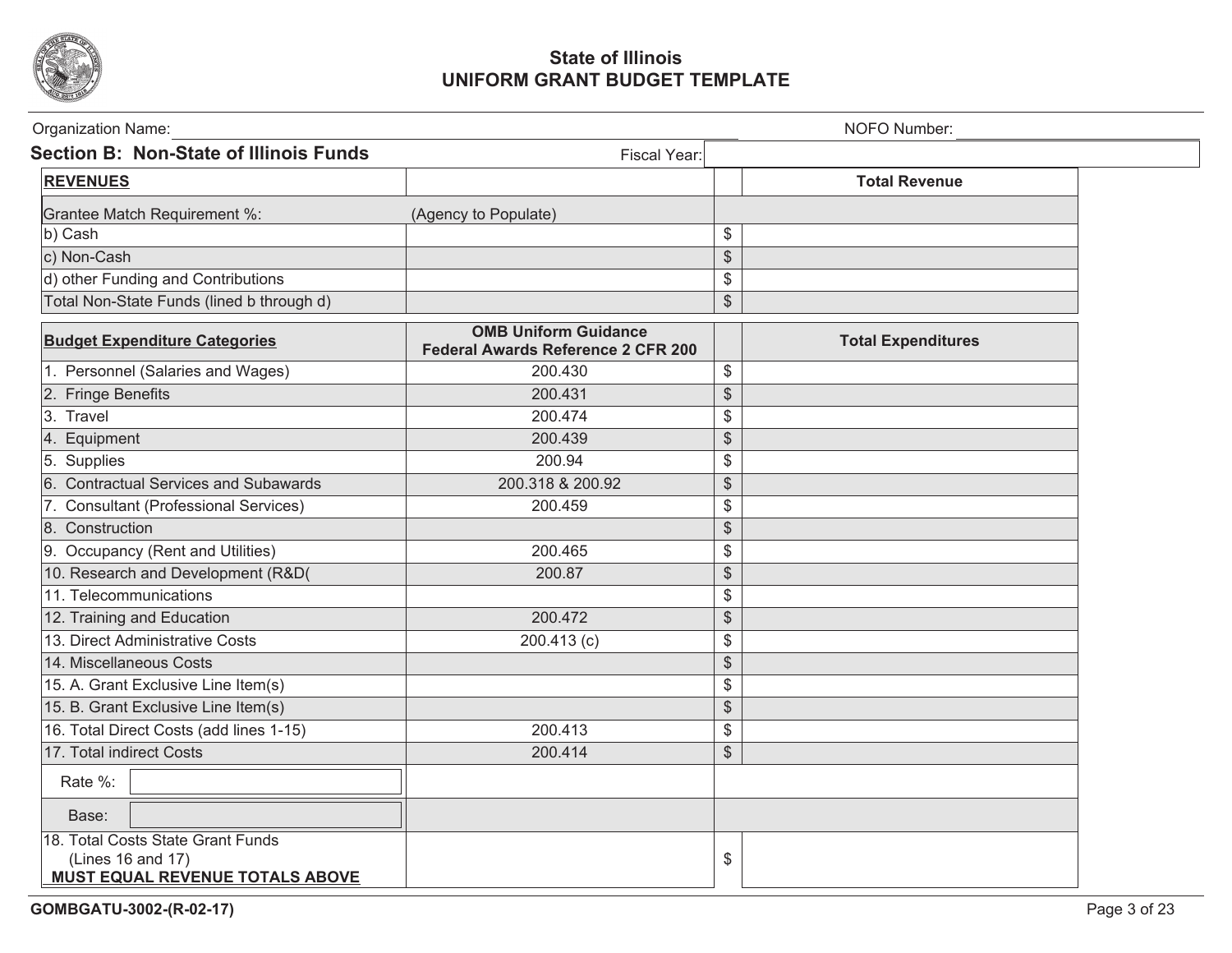

| Organization Name:                                               | NOFO Number: |                                |  |  |
|------------------------------------------------------------------|--------------|--------------------------------|--|--|
| Data Universal Number System (DUNS) Number (enter numbers only): | Fiscal Year: |                                |  |  |
| Catalog of State Financial Assistance (CSFA) Number:             |              | <b>CSFA Short Description:</b> |  |  |

By signing this report, I certify to the best of my knowledge and belief that the report is true, complete and accurate and that any false, fictitious or fraudulent information or the omission of any material fact could result in the immediate termination of my grant award(s).

| Institution/Organization Name:                        | Institution/Organization Name:                   |
|-------------------------------------------------------|--------------------------------------------------|
| Title (Chief Financial Officer or equivalent):        | Title (Executive Director or equivalent):        |
| Printed Name (Chief Financial Officer or equivalent): | Printed Name (Executive Director or equivalent): |
| Signature (Chief Financial Officer or equivalent):    | Signature (Executive Director or equivalent):    |
| Date of Execution (Chief Financial Officer):          | Date of Execution (Executive Director):          |

Note: The State Awarding Agency may change required signers based on the grantee's organizational structure. The required signers must have the authority to enter onto contractual agreements on the behalf of the organization.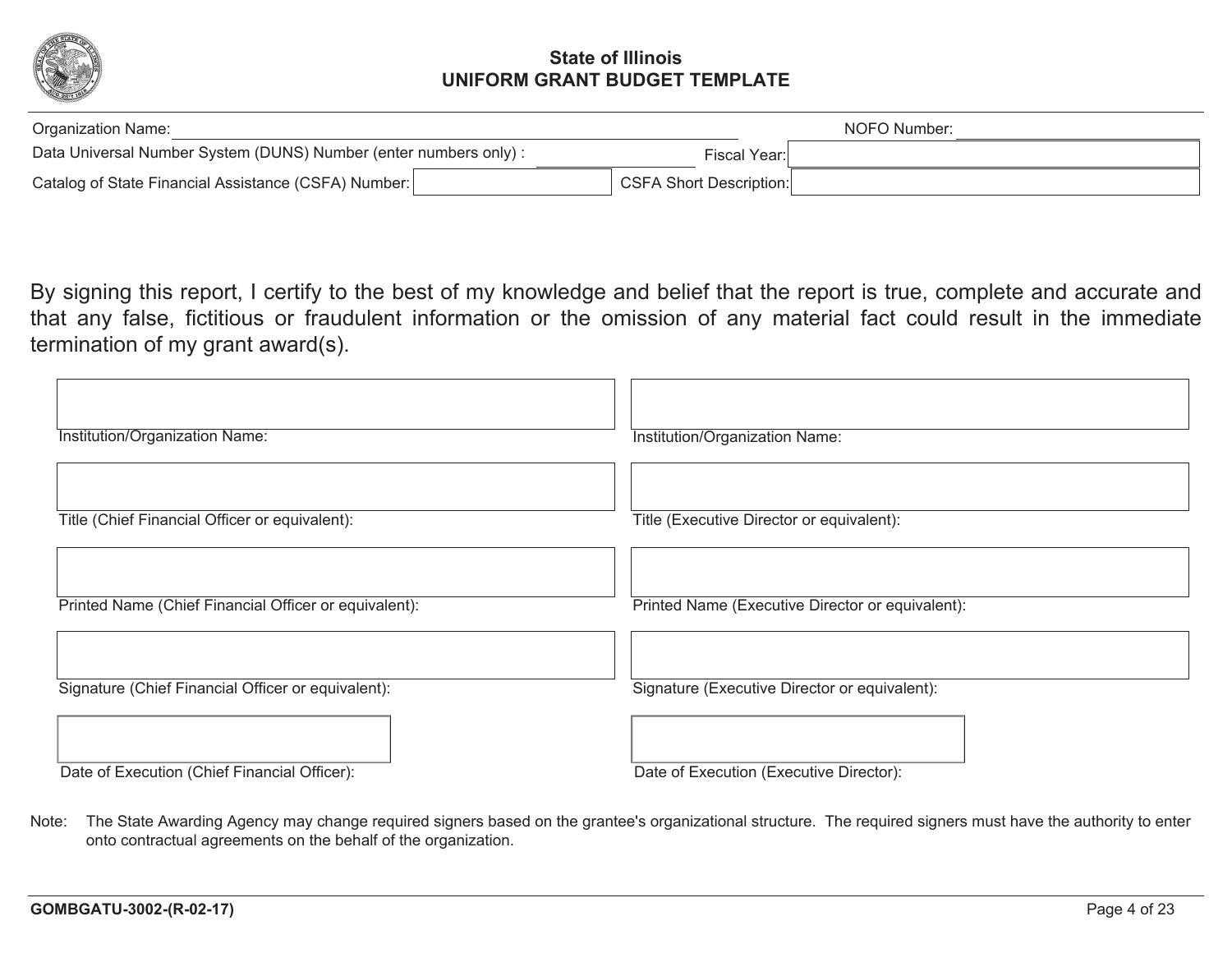

| <b>FFATA Data Collection Form (if needed by agency)</b>                                                                         |                               |           |                                    |                                              |                                                                                                                                                                                                                                                                                                                                                        |
|---------------------------------------------------------------------------------------------------------------------------------|-------------------------------|-----------|------------------------------------|----------------------------------------------|--------------------------------------------------------------------------------------------------------------------------------------------------------------------------------------------------------------------------------------------------------------------------------------------------------------------------------------------------------|
|                                                                                                                                 |                               |           |                                    |                                              | Under FFATA, all sub-recipients who receive \$30,000 or more must provide the following information for federal reporting. Please fill out the following form accurately and completely.                                                                                                                                                               |
| 4-digit extension if applicable:                                                                                                |                               |           |                                    |                                              |                                                                                                                                                                                                                                                                                                                                                        |
| Sub-recipient DUNS:                                                                                                             |                               |           | Sub-recipient Parent Company DUNS: |                                              |                                                                                                                                                                                                                                                                                                                                                        |
| <b>Sub-recipient Name:</b>                                                                                                      |                               |           |                                    |                                              |                                                                                                                                                                                                                                                                                                                                                        |
| Sub-recipient DBA Name:                                                                                                         |                               |           |                                    |                                              |                                                                                                                                                                                                                                                                                                                                                        |
| <b>Sub-recipient Street Address:</b>                                                                                            |                               |           |                                    |                                              |                                                                                                                                                                                                                                                                                                                                                        |
| City:                                                                                                                           | State:                        | Zip-Code: |                                    | <b>Congressional District:</b>               |                                                                                                                                                                                                                                                                                                                                                        |
| Sub-recipient Principal Place of Performance:                                                                                   |                               |           |                                    |                                              |                                                                                                                                                                                                                                                                                                                                                        |
| City:                                                                                                                           | State:                        | Zip-Code: |                                    | <b>Congressional District:</b>               |                                                                                                                                                                                                                                                                                                                                                        |
| Contract Number (if known):                                                                                                     | <b>Award Amount:</b>          |           | Project Period: From:              |                                              | Project Period: To:                                                                                                                                                                                                                                                                                                                                    |
|                                                                                                                                 |                               |           |                                    |                                              |                                                                                                                                                                                                                                                                                                                                                        |
| State of Illinois Awarding Agency and Project Detail Description:                                                               |                               |           |                                    |                                              |                                                                                                                                                                                                                                                                                                                                                        |
|                                                                                                                                 |                               |           |                                    |                                              |                                                                                                                                                                                                                                                                                                                                                        |
|                                                                                                                                 |                               |           |                                    |                                              |                                                                                                                                                                                                                                                                                                                                                        |
|                                                                                                                                 |                               |           |                                    |                                              | Under certain circumstances, sub-recipient must provide names and total compensation of its top 5 highly compensated officials. Please answer the following questions and                                                                                                                                                                              |
| follow the instructions.                                                                                                        |                               |           |                                    |                                              |                                                                                                                                                                                                                                                                                                                                                        |
|                                                                                                                                 |                               |           |                                    |                                              | Q1. In your business or organization's previous fiscal year, did your business or organization (including parent organization, all branches and affiliates worldwide) receive<br>(1) 80% or more of your annual gross revenues in U.S. federal contracts, subcontracts, loans, grants, subgrants and/or cooperative agreements and (2) \$25,000,000 or |
| more in annual gross revenue from U.S. federal contracts, subcontracts, loans, grants, subgrants and/or cooperative agreements? |                               |           |                                    |                                              |                                                                                                                                                                                                                                                                                                                                                        |
| Yes                                                                                                                             | If Yes, must answer Q2 below. | No.       |                                    | If No, you are not required to provide data. |                                                                                                                                                                                                                                                                                                                                                        |
|                                                                                                                                 |                               |           |                                    |                                              | Q2. Does the public have access to information about the compensation of the senior executives in your business or organization (including parent organization, all                                                                                                                                                                                    |
| 6104 of the Internal Revenue code of 1986 (i.e., on IRS Form 990)?                                                              |                               |           |                                    |                                              | branches and all affiliates worldwide) through periodic reports filed under section 13(a) or 15(d) of the Security Exchange Act of 1934 (5 U.S.C. 78m(a), 78o(d)) or section                                                                                                                                                                           |
| Yes                                                                                                                             |                               | No        |                                    |                                              | If No, you must provide the data. Please fill out the rest of this form.                                                                                                                                                                                                                                                                               |
| Please provide names and total compensation of the top five officials:                                                          |                               |           |                                    |                                              |                                                                                                                                                                                                                                                                                                                                                        |
| Name:                                                                                                                           |                               |           |                                    |                                              | Amount:                                                                                                                                                                                                                                                                                                                                                |
| Name:                                                                                                                           |                               |           |                                    |                                              | Amount:                                                                                                                                                                                                                                                                                                                                                |
| Name:                                                                                                                           |                               |           |                                    |                                              | Amount:                                                                                                                                                                                                                                                                                                                                                |
| Name:                                                                                                                           |                               |           |                                    |                                              | Amount:                                                                                                                                                                                                                                                                                                                                                |
| Name:                                                                                                                           |                               |           |                                    |                                              | Amount:                                                                                                                                                                                                                                                                                                                                                |
| GOMBGATU-3002-(R-02-17)                                                                                                         |                               |           |                                    |                                              | Page 5 of 23                                                                                                                                                                                                                                                                                                                                           |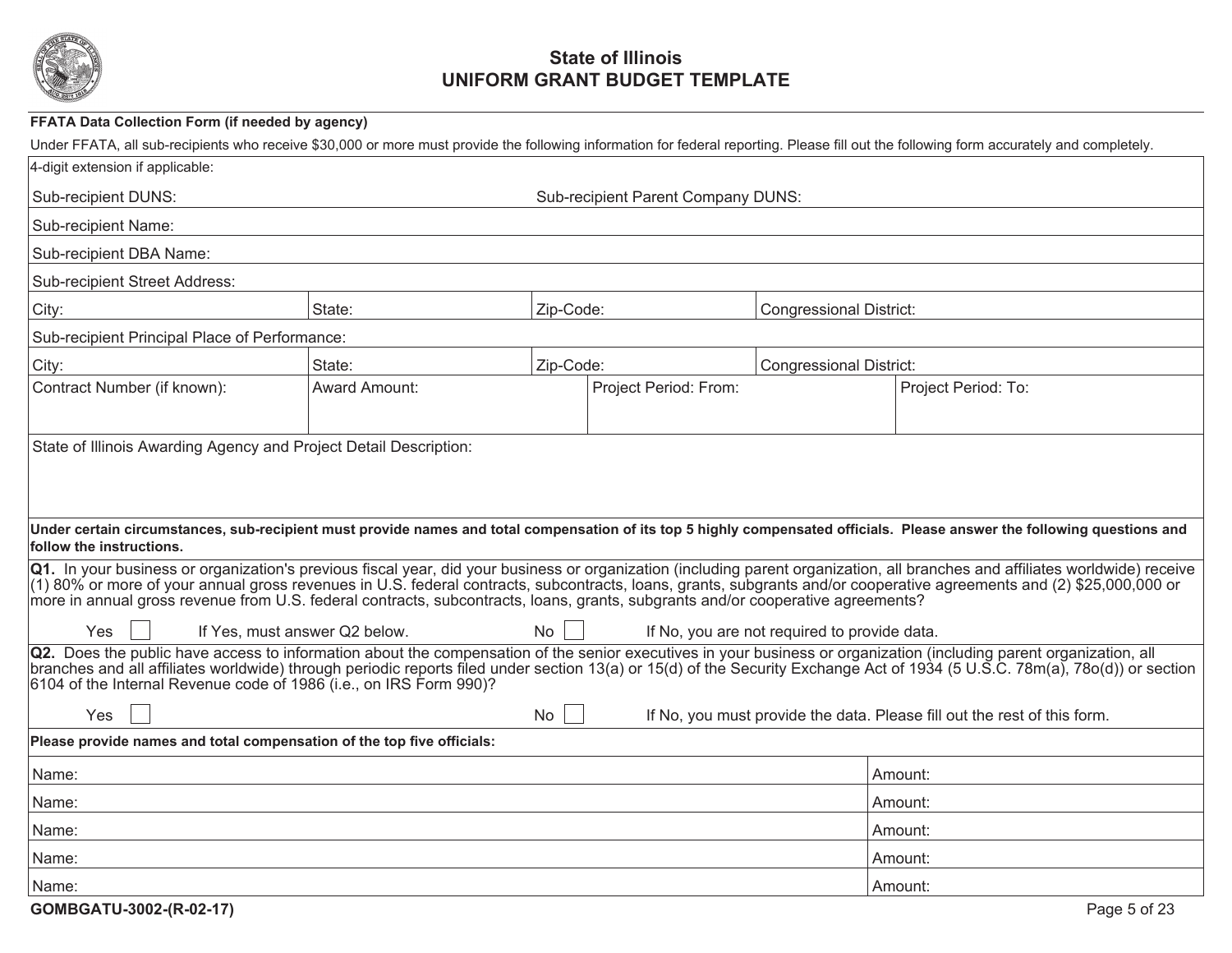

### **1). Personnel (Salaries and Wages)** (*2 CFR 200.430*)

List each position by title and name of employee, if available. Show the annual salary rate and the percentage of time to be devoted to the project and length of time working on the project. Compensation paid for employees engaged in grant activities must be consistent with that paid for similar work within the applicant organization. Include a description of the responsibilities and duties of each position in relationship to fulfilling the project goals and objectives in the narrative space provided below. Also, provide a justification and description of each position (including vacant positions). Relate each position specifically to program objectives. Personnel cannot exceed 100% of their time on all active projects.

| Name                                                               | Position | Salary or Wage | <b>Basis</b><br>(Yr./Mo./Hr.) | % of Time     | Length of Time         | <b>Personnel Cost</b> | Add/Delete<br>Row    |  |
|--------------------------------------------------------------------|----------|----------------|-------------------------------|---------------|------------------------|-----------------------|----------------------|--|
|                                                                    |          |                |                               | $\frac{0}{0}$ |                        |                       | Add<br><b>Delete</b> |  |
| <b>State Total</b>                                                 |          |                |                               |               |                        |                       |                      |  |
|                                                                    |          |                |                               | $\frac{0}{0}$ |                        |                       | Add<br><b>Delete</b> |  |
|                                                                    |          |                |                               |               | NON-State Total        |                       |                      |  |
|                                                                    |          |                |                               |               | <b>Total Personnel</b> |                       |                      |  |
| Personnel Narrative (State):                                       |          |                |                               |               |                        |                       |                      |  |
|                                                                    |          |                |                               |               |                        |                       |                      |  |
| Personnel Narrative (Non-State): (i.e. "Match" or "Other Funding") |          |                |                               |               |                        |                       |                      |  |
|                                                                    |          |                |                               |               |                        |                       |                      |  |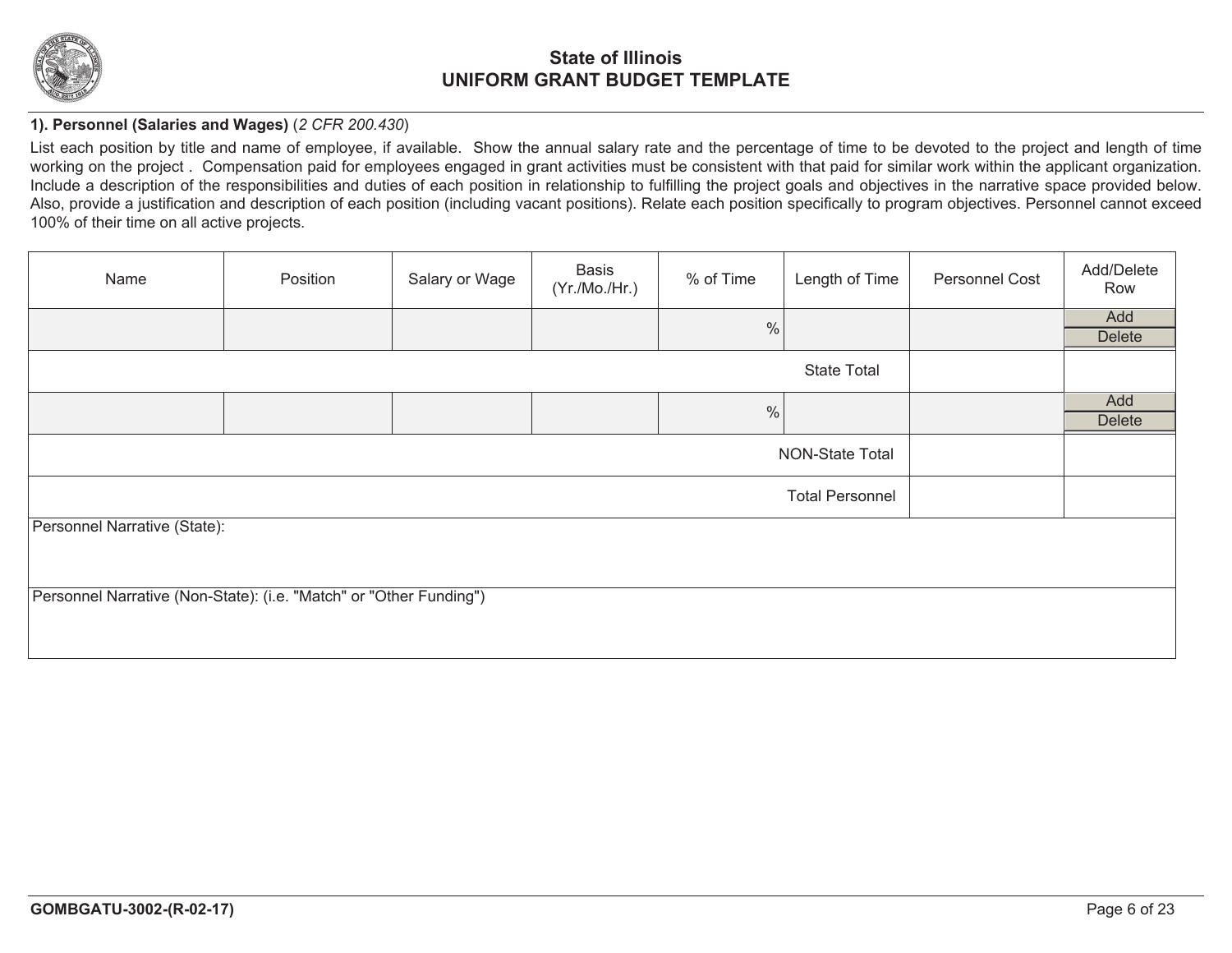

### **2). Fringe Benefits** *(2 CFR 200.431*)

Fringe benefits should be based on actual known costs or an established formula. Fringe benefits are for the personnel listed in category (1) direct salaries and wages, and only for the percentage of time devoted to the project. Provide the fringe benefit rate used and a clear description of how the computation of fringe benefits was done. Provide both the annual (for multiyear awards) and total. If a fringe benefit rate is not used, show how the fringe benefits were computed for each position. The budget justification should be reflected in the budget description. Elements that comprise fringe benefits should be indicated.

| Name                                                                     | Position(s) | Base | Rate $(\%)$        | Fringe Benefit<br>Cost | Add/Delete<br>Rows   |  |
|--------------------------------------------------------------------------|-------------|------|--------------------|------------------------|----------------------|--|
|                                                                          |             |      | $\%$               |                        | Add<br><b>Delete</b> |  |
|                                                                          |             |      | <b>State Total</b> |                        |                      |  |
|                                                                          |             |      | $\%$               |                        | Add<br><b>Delete</b> |  |
| Non-State Total                                                          |             |      |                    |                        |                      |  |
|                                                                          |             |      |                    |                        |                      |  |
| Fringe Benefits Narrative (State):                                       |             |      |                    |                        |                      |  |
| Fringe Benefits Narrative (Non-State): (i.e. "Match" or "Other Funding") |             |      |                    |                        |                      |  |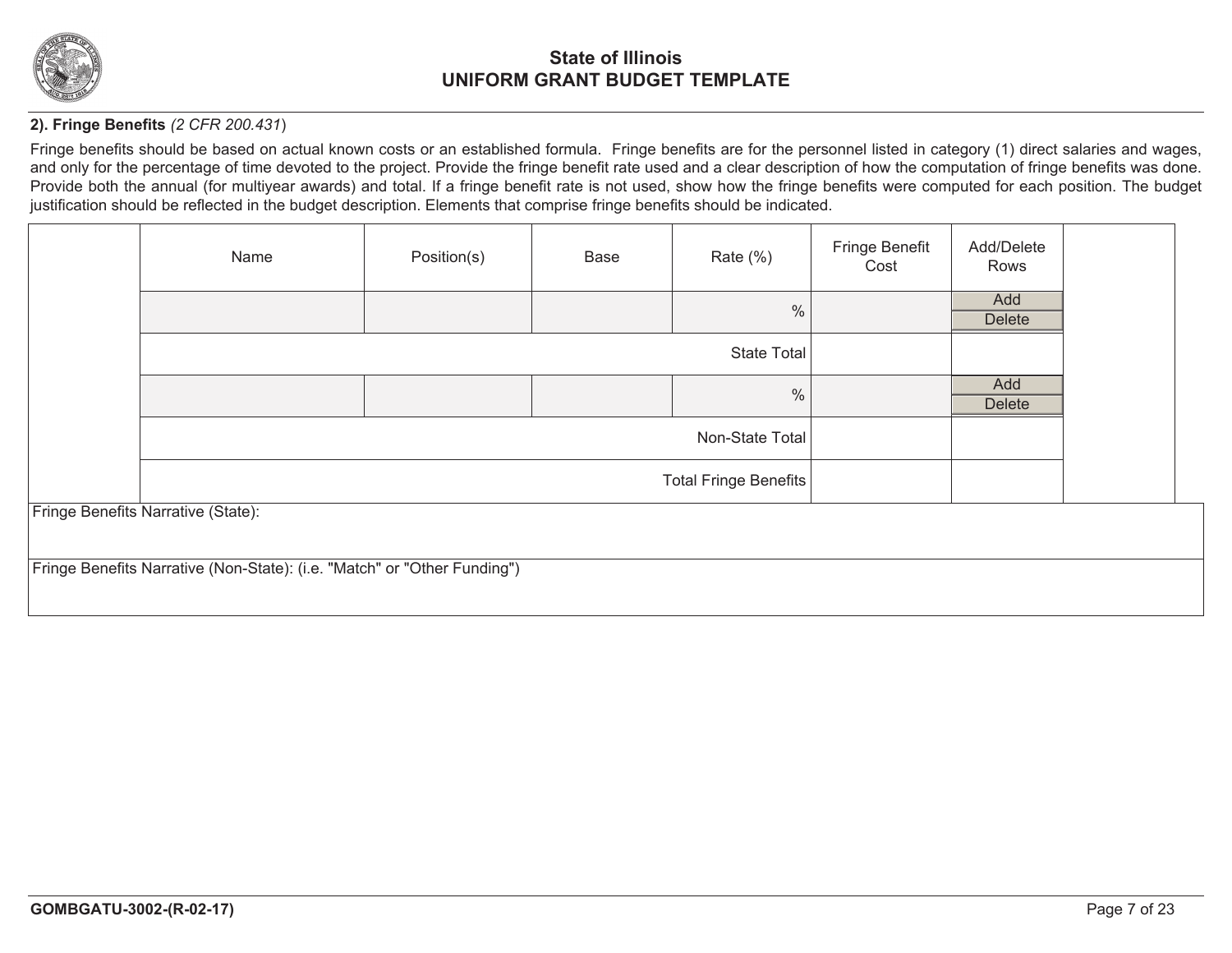

### **3). Travel** *(2 CFR 200.474*)

Travel should include: origin and destination, estimated costs and type of transportation, number of travelers, related lodging and per diem costs, brief description of the travel involved, its purpose, and explanation of how the proposed travel is necessary for successful completion of the project. In training projects, travel and meals for trainees should be listed separately. Show the number of trainees and unit cost involved. Identify the location of travel, if known; or if unknown, indicate "location to be determined." Indicate source of Travel Policies applied, Applicant or State of Illinois Travel Regulations. NOTE: Dollars requested in the travel category should be for staff travel only. Travel for consultants should be shown in the consultant category along with the consultant's fee. Travel for training participants, advisory committees, review panels and etc., should be itemized the same way as indicated above and placed in the "Miscellaneous" category.

| Purpose of Travel/Items                                        | Location               | Cost Rate | <b>Basis</b> | Quantity | Number of Trips    | <b>Travel Cost</b> | Add/Delete<br>Row |  |  |
|----------------------------------------------------------------|------------------------|-----------|--------------|----------|--------------------|--------------------|-------------------|--|--|
|                                                                |                        |           |              |          |                    |                    | Add               |  |  |
|                                                                |                        |           |              |          |                    |                    | <b>Delete</b>     |  |  |
|                                                                |                        |           |              |          | <b>State Total</b> |                    |                   |  |  |
|                                                                |                        |           |              |          |                    |                    | Add               |  |  |
|                                                                |                        |           |              |          |                    |                    | <b>Delete</b>     |  |  |
|                                                                | <b>NON-State Total</b> |           |              |          |                    |                    |                   |  |  |
|                                                                | <b>Total Travel</b>    |           |              |          |                    |                    |                   |  |  |
| <b>Travel Narrative (State):</b>                               |                        |           |              |          |                    |                    |                   |  |  |
|                                                                |                        |           |              |          |                    |                    |                   |  |  |
| Travel Narrative (Non-State): (i.ee "Match" of "Other Funding) |                        |           |              |          |                    |                    |                   |  |  |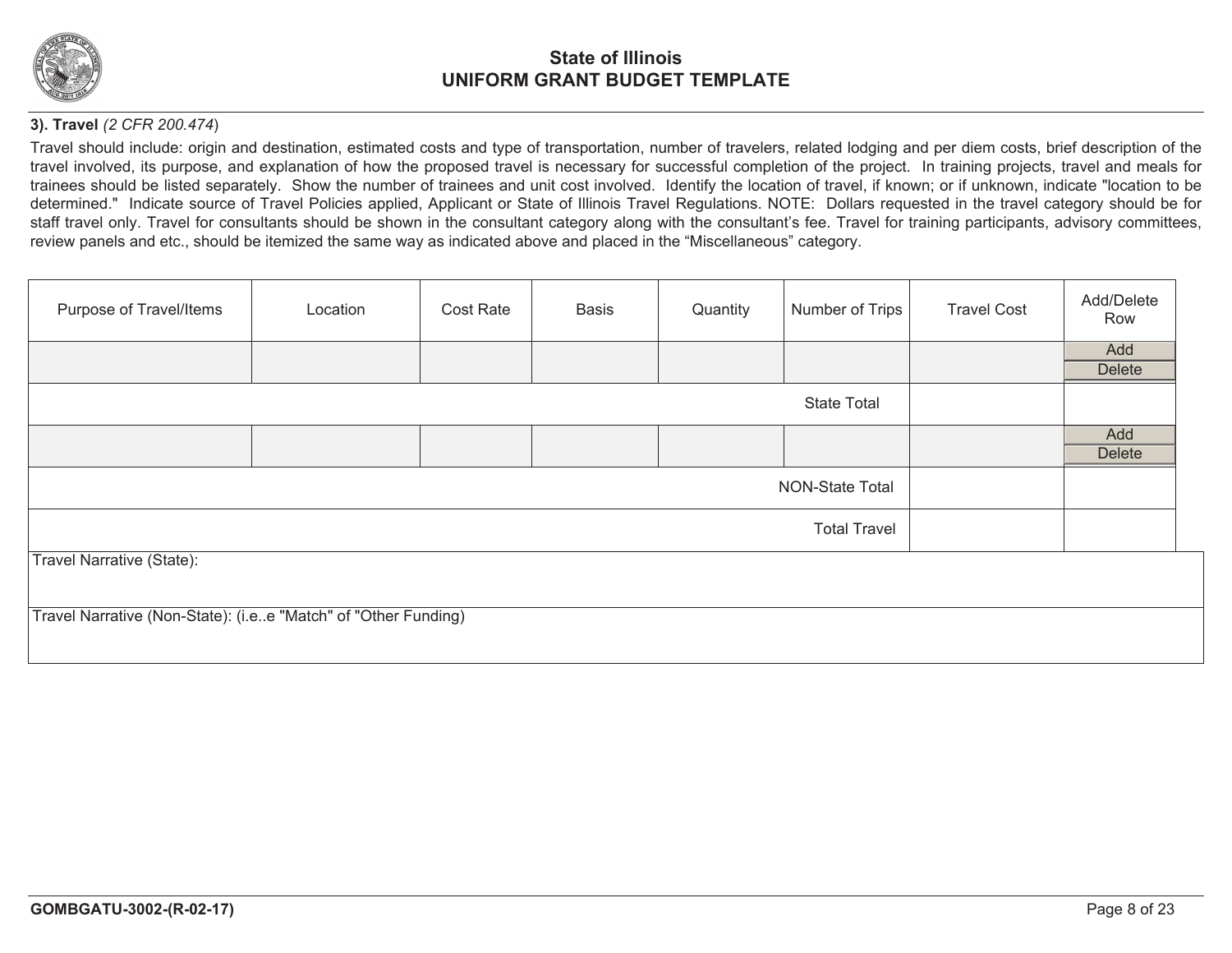

### **4). Equipment** *(2 CFR 200.439)*

Provide justification for the use of each item and relate them to specific program objectives. Provide both the annual (for multiyear awards) and total for equipment. Equipment is defined as an article of tangible personal property that has a useful life of more than one year and a per-unit acquisition cost which equals or exceeds the lesser of the capitalization level established by the non-Federal entity for financial statement purposes, or \$5,000. An applicant organization may classify equipment at a lower dollar value but cannot classify it higher than \$5,000. (Note: Organization's own capitalization policy for classification of equipment can be used). Applicants should analyze the cost benefits of purchasing versus leasing equipment, especially high cost items and those subject to rapid technical advances. Rented or leased equipment costs should be listed in the "Contractual" category. Explain how the equipment is necessary for the success of the project. Attach a narrative describing the procurement method to be used.

|                              | Item                                                               | Quantity        | Cost Per Item      | Equipment<br>Cost | Add/Delete<br>Rows |  |
|------------------------------|--------------------------------------------------------------------|-----------------|--------------------|-------------------|--------------------|--|
|                              |                                                                    |                 |                    |                   | Add                |  |
|                              |                                                                    |                 |                    |                   | Delete             |  |
|                              |                                                                    |                 | <b>State Total</b> |                   |                    |  |
|                              |                                                                    |                 |                    |                   | Add                |  |
|                              |                                                                    |                 |                    |                   | <b>Delete</b>      |  |
|                              |                                                                    |                 | Non-State Total    |                   |                    |  |
|                              |                                                                    | Total Equipment |                    |                   |                    |  |
| Equipment Narrative (State): |                                                                    |                 |                    |                   |                    |  |
|                              | Equipment Narrative (Non-State): (i.e. "Match" or "Other Funding") |                 |                    |                   |                    |  |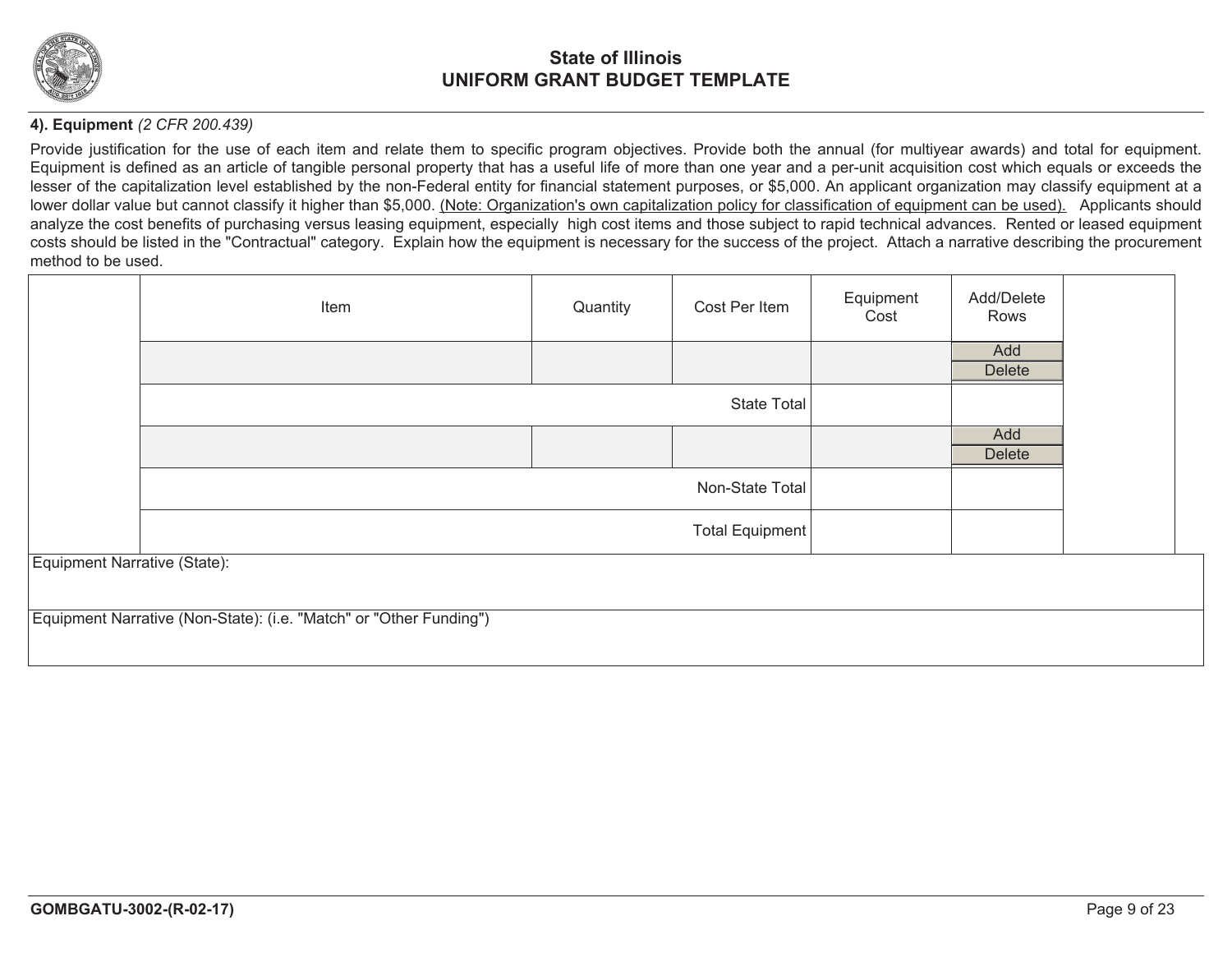

### **5). Supplies** *(2 CFR 200.94)*

List items by type (office supplies, postage, training materials, copying paper, and other expendable items such as books, hand held tape recorders) and show the basis for computation. Generally, supplies include any materials that are expendable or consumed during the course of the project.

|                             | Item                                                              | Quantity/Duration     | Cost Per Item      | Supplies<br>Cost | Add/Delete<br>Rows |  |
|-----------------------------|-------------------------------------------------------------------|-----------------------|--------------------|------------------|--------------------|--|
|                             |                                                                   |                       |                    |                  | Add                |  |
|                             |                                                                   |                       |                    |                  | <b>Delete</b>      |  |
|                             |                                                                   |                       | <b>State Total</b> |                  |                    |  |
|                             |                                                                   |                       |                    |                  | Add                |  |
|                             |                                                                   |                       |                    |                  | <b>Delete</b>      |  |
|                             |                                                                   |                       | Non-State Total    |                  |                    |  |
|                             |                                                                   | <b>Total Supplies</b> |                    |                  |                    |  |
| Supplies Narrative (State): |                                                                   |                       |                    |                  |                    |  |
|                             |                                                                   |                       |                    |                  |                    |  |
|                             | Supplies Narrative (Non-State): (i.e. "Match" or "Other Funding") |                       |                    |                  |                    |  |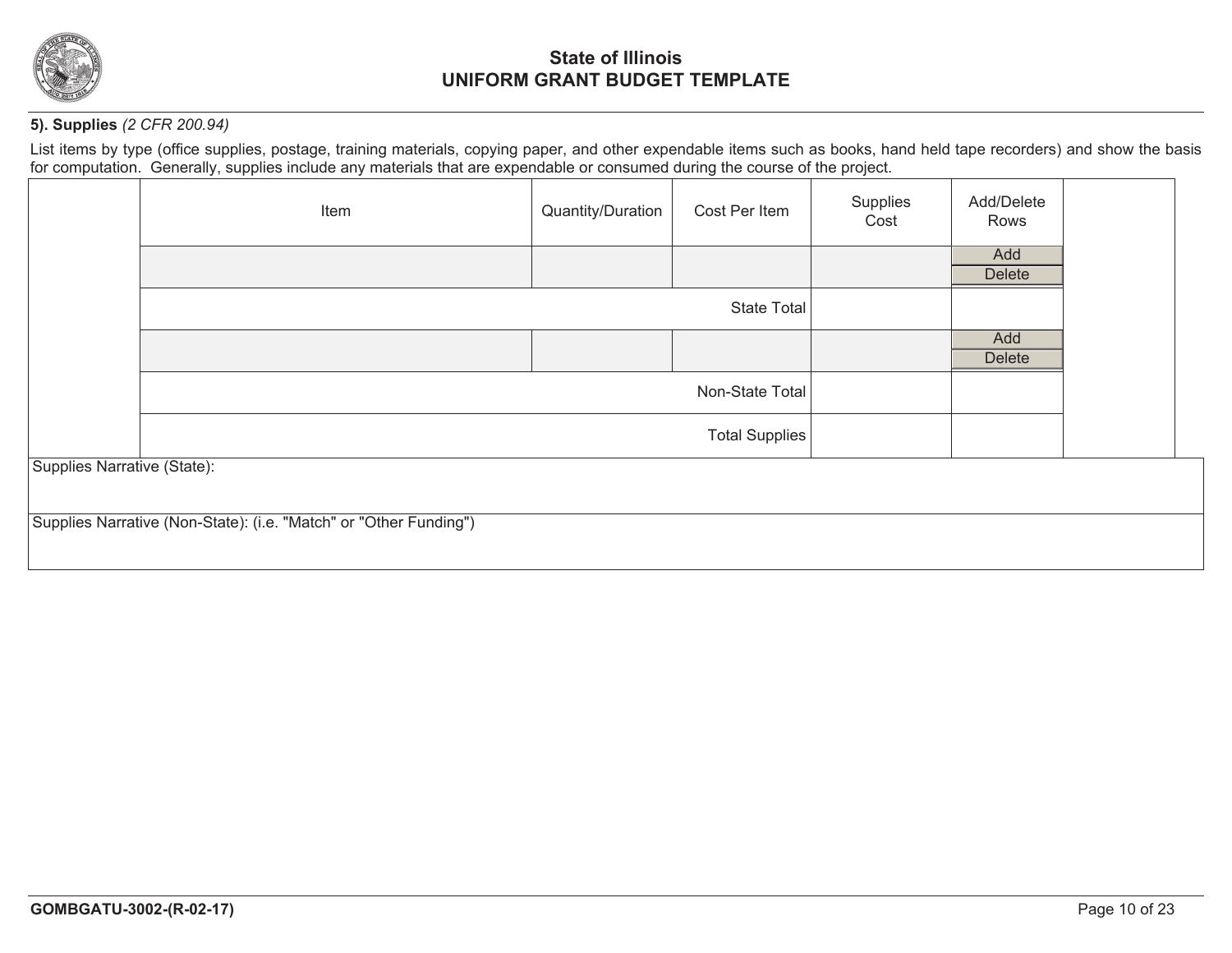

#### **6). Contractual Services** *(2 CFR 200.318) &* **Subawards** *(200.92)*

Provide a description of the product or service to be procured by contract and an estimate of the cost. Applicants are encouraged to promote free and open competition in awarding contracts. A separate justification must be provided for sole contracts in excess of \$150,000 (See 2 CFR 200.88). NOTE : this budget category may include **subawards**. Provide separate budgets for each subaward or contract, regardless of the dollar value and indicate the basis for the cost estimates in the narrative. Describe products or services to be obtained and indicate the applicability or necessity of each to the project.

#### **Please also note the differences between subaward, contract, and contractor (vendor):**

1) Subaward (200.92) means an award provided by a pass-through entity to a sub-recipient for the sub-recipient to carry out part of a Federal/State award, including a portion of the scope of work or objectives. It does not include payments to a contractor or payments to an individual that is a beneficiary of a Federal/State program. 2) Contract (200.22) means a legal instrument by which a non-Federal entity purchases property or services needed to carry out the project or program under a Federal

award. The term as used in this part does not include a legal instrument, even if the non-Federal entity considers it a contract, when the substance of the transaction meets the definition of a Federal award or subaward.

3) "Vendor" or "Contractor" is generally a dealer, distributor or other seller that provides supplies, expendable materials, or data processing services in support of the project activities.

| Item                                                                          | <b>Contractual Services</b><br>Cost | Add/Delete<br>Rows   |  |
|-------------------------------------------------------------------------------|-------------------------------------|----------------------|--|
|                                                                               |                                     | Add<br><b>Delete</b> |  |
| <b>State Total</b>                                                            |                                     |                      |  |
|                                                                               |                                     | Add<br><b>Delete</b> |  |
| Non-State Total                                                               |                                     |                      |  |
| <b>Total Contractual Services</b>                                             |                                     |                      |  |
| Contractual Services Narrative (State):                                       |                                     |                      |  |
| Contractual Services Narrative (Non-State): (i.e. "Match" or "Other Funding") |                                     |                      |  |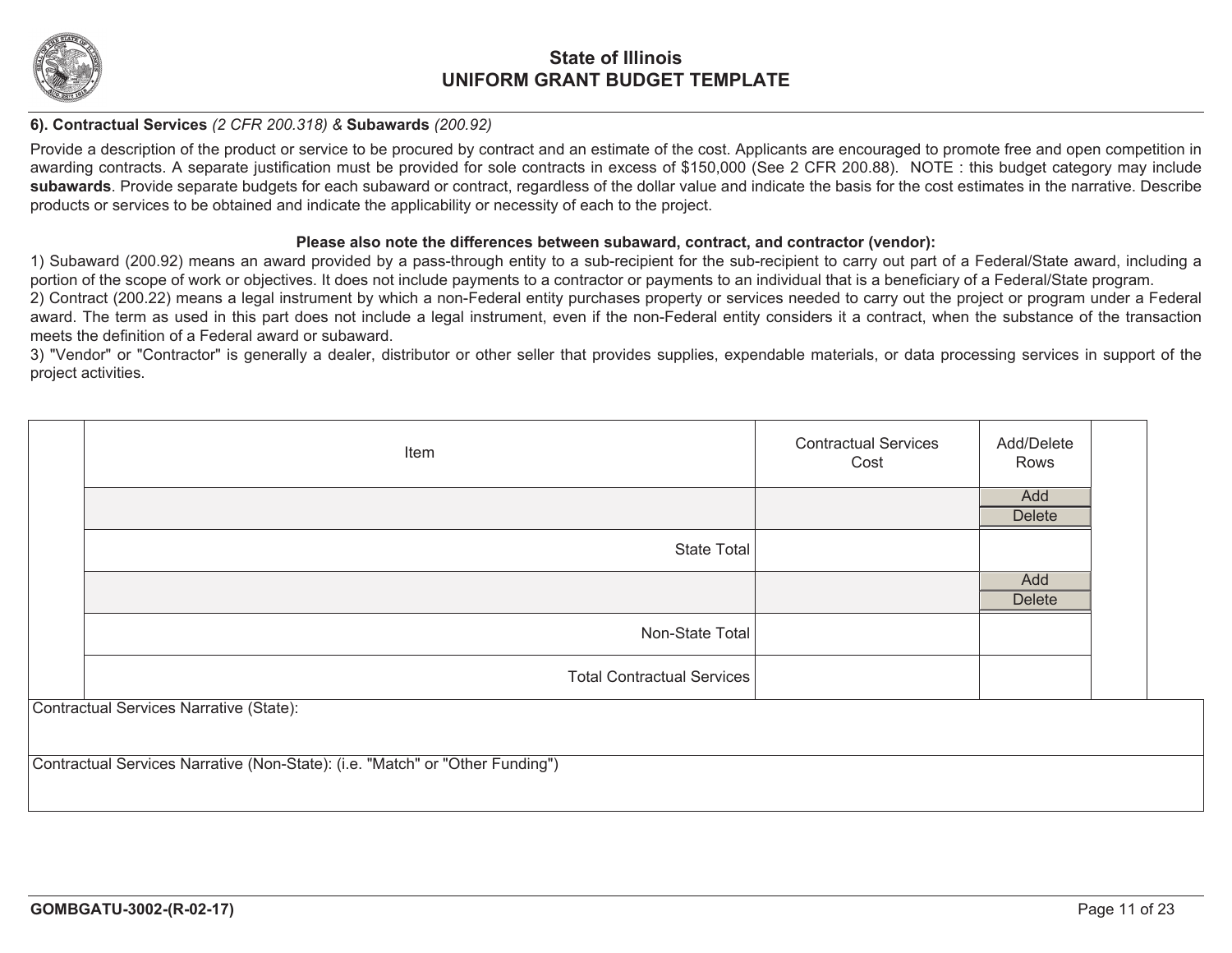

### **7). Consultant Services and Expenses** *(2 CFR 200.459)*

**Consultant Services (Fees):** For each consultant enter the name, if known, service to be provided, hourly or daily fee (8-hour day), and estimated time on the project. **Consultant Expenses:** List all expenses to be paid from the grant to the individual consultant in addition to their fees (i.e., travel, meals, lodging, etc.) Consultant-- Indicate whether applicant's formal, written Procurement Policy or the Federal Acquisitions Policy is used.

| <b>Consultant Services (Fees)</b>                                            |                                                   | <b>Services Provided</b> | Fee              | <b>Basis</b> |                                         | Quantity               | <b>Consultant Services</b><br>(Fee) Cost | Add/Delete<br>Row |  |
|------------------------------------------------------------------------------|---------------------------------------------------|--------------------------|------------------|--------------|-----------------------------------------|------------------------|------------------------------------------|-------------------|--|
|                                                                              |                                                   |                          |                  |              |                                         |                        |                                          | Add               |  |
|                                                                              |                                                   |                          |                  |              |                                         |                        |                                          | <b>Delete</b>     |  |
|                                                                              | <b>State Total</b>                                |                          |                  |              |                                         |                        |                                          |                   |  |
|                                                                              |                                                   |                          |                  |              |                                         |                        |                                          | Add               |  |
|                                                                              |                                                   |                          |                  |              |                                         |                        |                                          | <b>Delete</b>     |  |
| <b>NON-State Total</b>                                                       |                                                   |                          |                  |              |                                         |                        |                                          |                   |  |
|                                                                              |                                                   |                          |                  |              | <b>Total Consultant Services (Fees)</b> |                        |                                          |                   |  |
| <b>Consultant Services Narrative (State):</b>                                |                                                   |                          |                  |              |                                         |                        |                                          |                   |  |
|                                                                              | <b>Consultant Services Narrative (Non-State):</b> |                          |                  |              |                                         |                        |                                          |                   |  |
| <b>Consultant Expenses - Items</b>                                           |                                                   | Location                 | <b>Cost Rate</b> | <b>Basis</b> | Quantity                                | <b>Trips</b>           | Number of Consultant Expenses<br>Cost    | Add/Delete<br>Row |  |
|                                                                              |                                                   |                          |                  |              |                                         |                        |                                          | Add               |  |
|                                                                              |                                                   |                          |                  |              |                                         |                        |                                          | <b>Delete</b>     |  |
|                                                                              |                                                   |                          |                  |              |                                         | <b>State Total</b>     |                                          |                   |  |
|                                                                              |                                                   |                          |                  |              |                                         |                        |                                          | Add               |  |
|                                                                              |                                                   |                          |                  |              |                                         |                        |                                          | <b>Delete</b>     |  |
|                                                                              |                                                   |                          |                  |              |                                         | <b>NON-State Total</b> |                                          |                   |  |
| <b>Total Consultant Expenses</b>                                             |                                                   |                          |                  |              |                                         |                        |                                          |                   |  |
| <b>Consultant Expenses Narrative (State):</b>                                |                                                   |                          |                  |              |                                         |                        |                                          |                   |  |
| Consultant Expenses Narrative (Non-State): (i.e. "Match" or "Other Funding") |                                                   |                          |                  |              |                                         |                        |                                          |                   |  |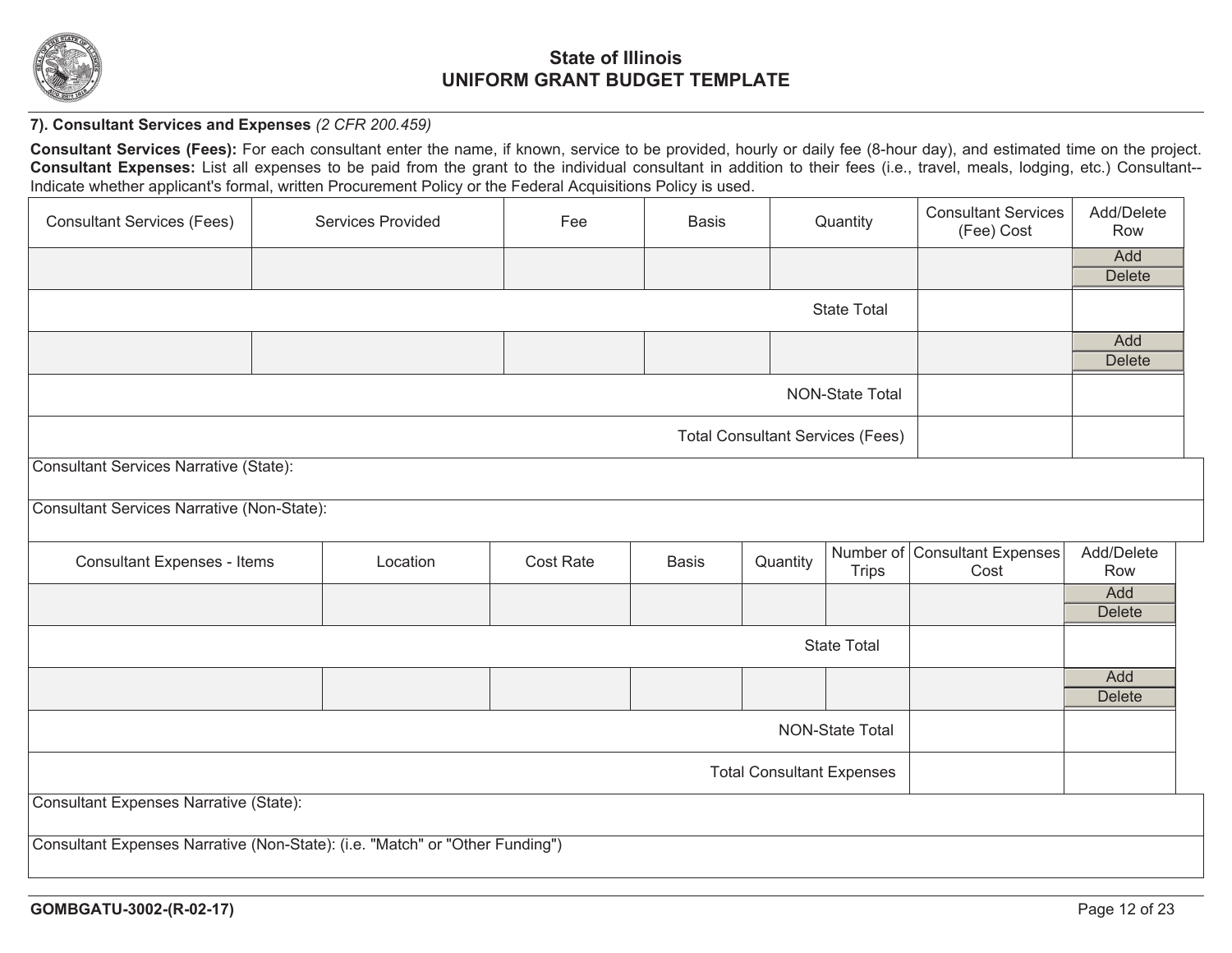

#### **8). Construction**

Provide a description of the construction project and an estimate of the costs. As a rule, construction costs are not allowable unless with prior written approval. In some cases, minor repairs or renovations may be allowable. Consult with the program office before budgeting funds in this category. Estimated construction costs must be supported by documentation including drawings and estimates, formal bids, etc. As with all other costs, follow the specific requirements of the program, the terms and conditions of the award, and applicable regulations.

| Purpose                                                               | Description of Work       | Construction<br>Cost | Add/Delete<br>Rows   |
|-----------------------------------------------------------------------|---------------------------|----------------------|----------------------|
|                                                                       |                           |                      | Add<br><b>Delete</b> |
|                                                                       | State Total               |                      |                      |
|                                                                       |                           |                      | Add<br><b>Delete</b> |
|                                                                       | Non-State Total           |                      |                      |
|                                                                       | <b>Total Construction</b> |                      |                      |
| <b>Construction Narrative (State):</b>                                |                           |                      |                      |
| Construction Narrative (Non-State): (i.e. "Match" or "Other Funding") |                           |                      |                      |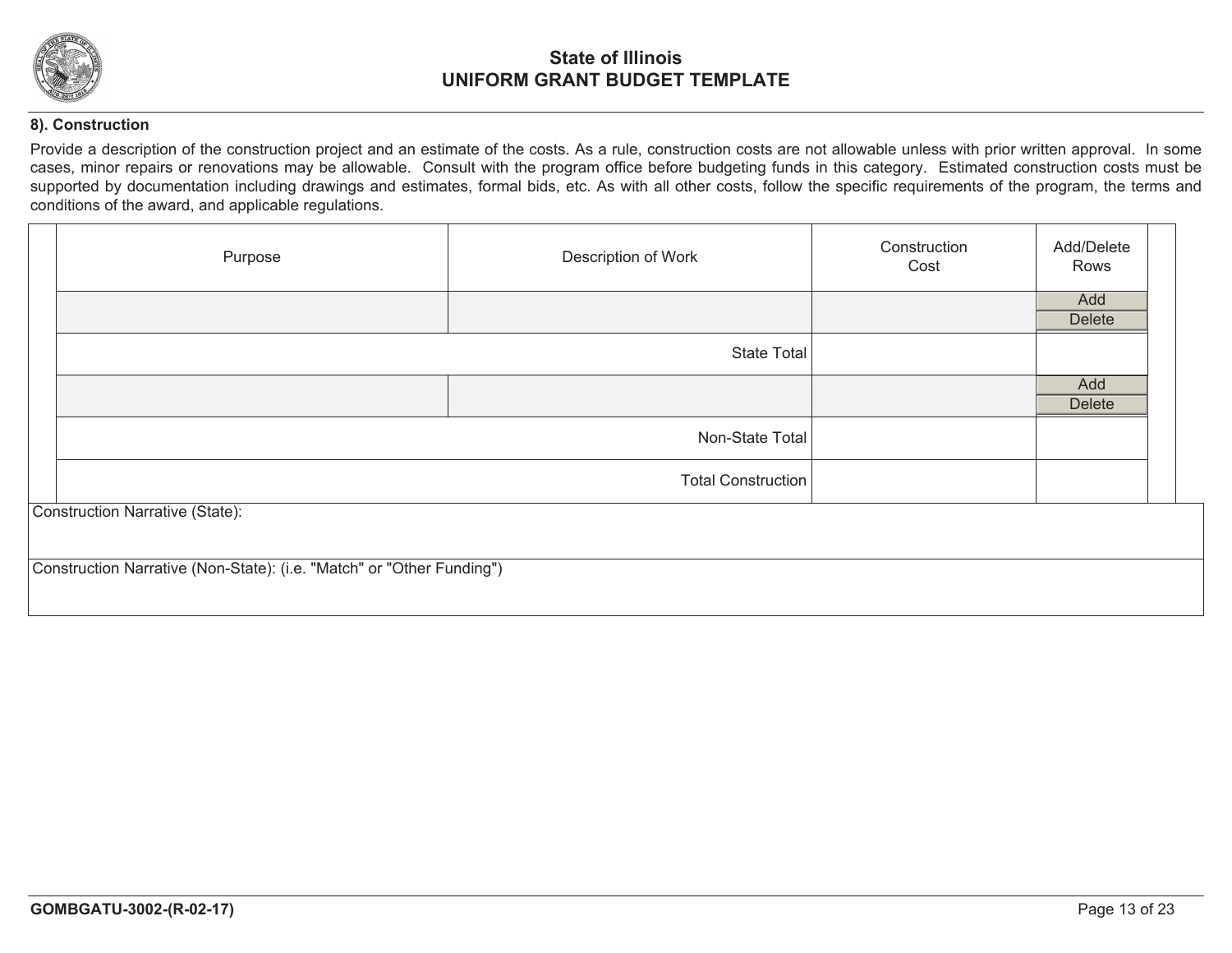

### **9). Occupancy - Rent and Utilities** *(2 CFR 200.465)*

List items and descriptions by major type and the basis of the computation. Explain how rental and utility expenses are allocated for distribution as an expense to the program/service. For example, provide the square footage and the cost per square foot rent and utility, and provide a monthly rental and utility cost and how many months to rent. **NOTE**: This budgetary line item is to be used for direct program rent and utilities, all other indirect or administrative occupancy costs should be listed in the indirect expense section of the Budget worksheet and narrative. Maintenance and repair costs may be included here if directly allocated to program.

| Description                                                                             | Quantity | <b>Basis</b> | Cost                                 | Length of Time         | Occupancy<br>Cost | Add/Delete<br>Row |
|-----------------------------------------------------------------------------------------|----------|--------------|--------------------------------------|------------------------|-------------------|-------------------|
|                                                                                         |          |              |                                      |                        |                   | Add               |
|                                                                                         |          |              |                                      |                        |                   | <b>Delete</b>     |
|                                                                                         |          |              |                                      | <b>State Total</b>     |                   |                   |
|                                                                                         |          |              |                                      |                        |                   | Add               |
|                                                                                         |          |              |                                      |                        |                   | <b>Delete</b>     |
|                                                                                         |          |              |                                      | <b>NON-State Total</b> |                   |                   |
|                                                                                         |          |              | Total Occupancy - Rent and Utilities |                        |                   |                   |
| Occupancy - Rent and Utilities Narrative (State):                                       |          |              |                                      |                        |                   |                   |
|                                                                                         |          |              |                                      |                        |                   |                   |
| Occupancy - Rent and Utilities Narrative (Non-State): (i.e. "Match" or "Other Funding") |          |              |                                      |                        |                   |                   |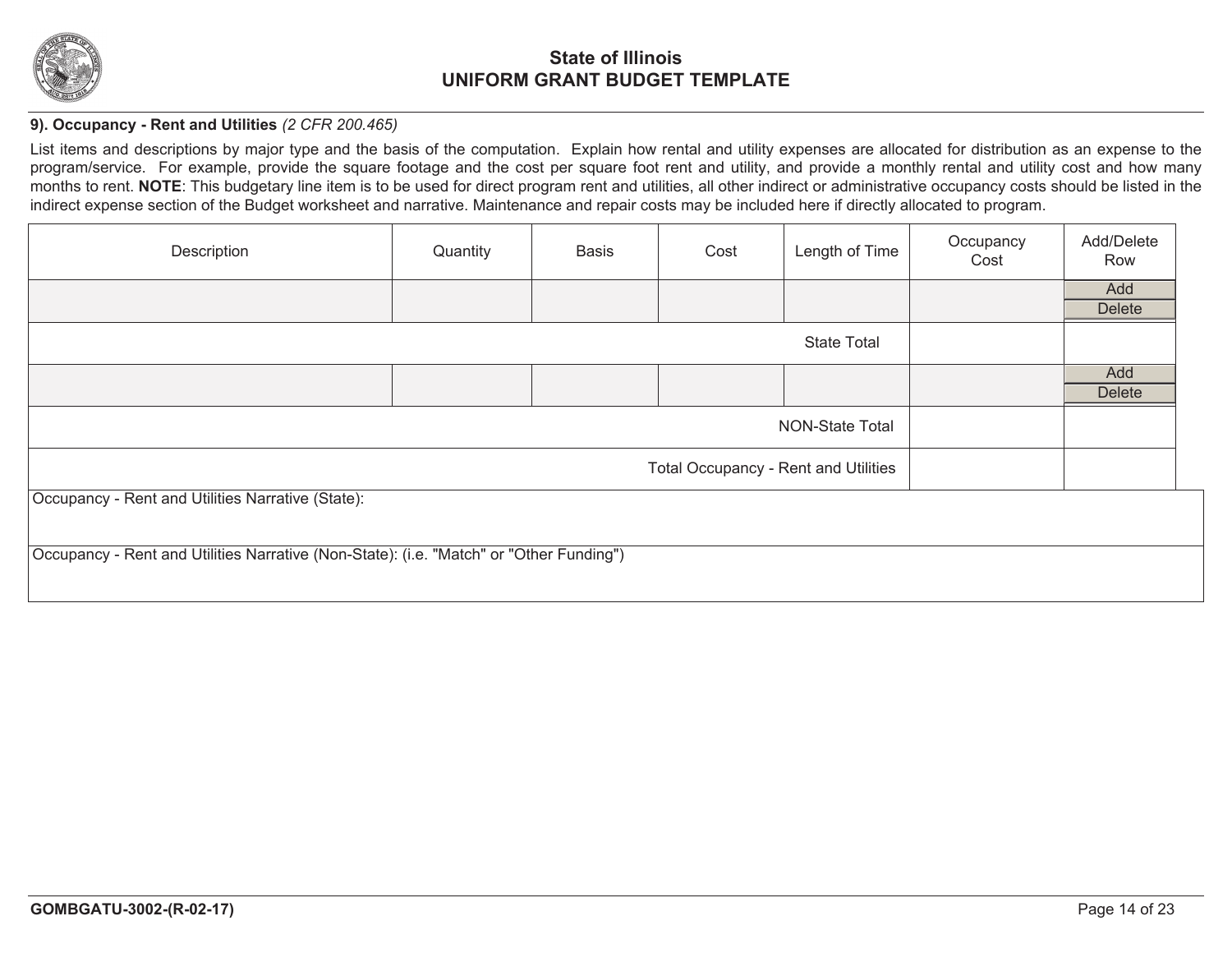

### **10). Research & Development (R&D)** *(2 CFR 200.87)*

Definition: All research activities, both basic and applied, and all development activities that are performed by non-Federal entities directed toward the production of useful materials, devices, systems, or methods, including design and development of prototypes and processes. Provide a description of the research and development project and an estimate of the costs. Consult with the program office before budgeting funds in this category.

| Purpose                                                                           | Description of Work            | Research and Development<br>Cost | Add/Delete<br>Rows |  |
|-----------------------------------------------------------------------------------|--------------------------------|----------------------------------|--------------------|--|
|                                                                                   |                                |                                  | Add                |  |
|                                                                                   |                                |                                  | <b>Delete</b>      |  |
|                                                                                   | <b>State Total</b>             |                                  |                    |  |
|                                                                                   |                                |                                  | Add                |  |
|                                                                                   |                                |                                  | <b>Delete</b>      |  |
|                                                                                   | Non-State Total                |                                  |                    |  |
|                                                                                   | Total Research and Development |                                  |                    |  |
| Research and Development Narrative (State):                                       |                                |                                  |                    |  |
|                                                                                   |                                |                                  |                    |  |
| Research and Development Narrative (Non-State): (i.e. "Match" or "Other Funding") |                                |                                  |                    |  |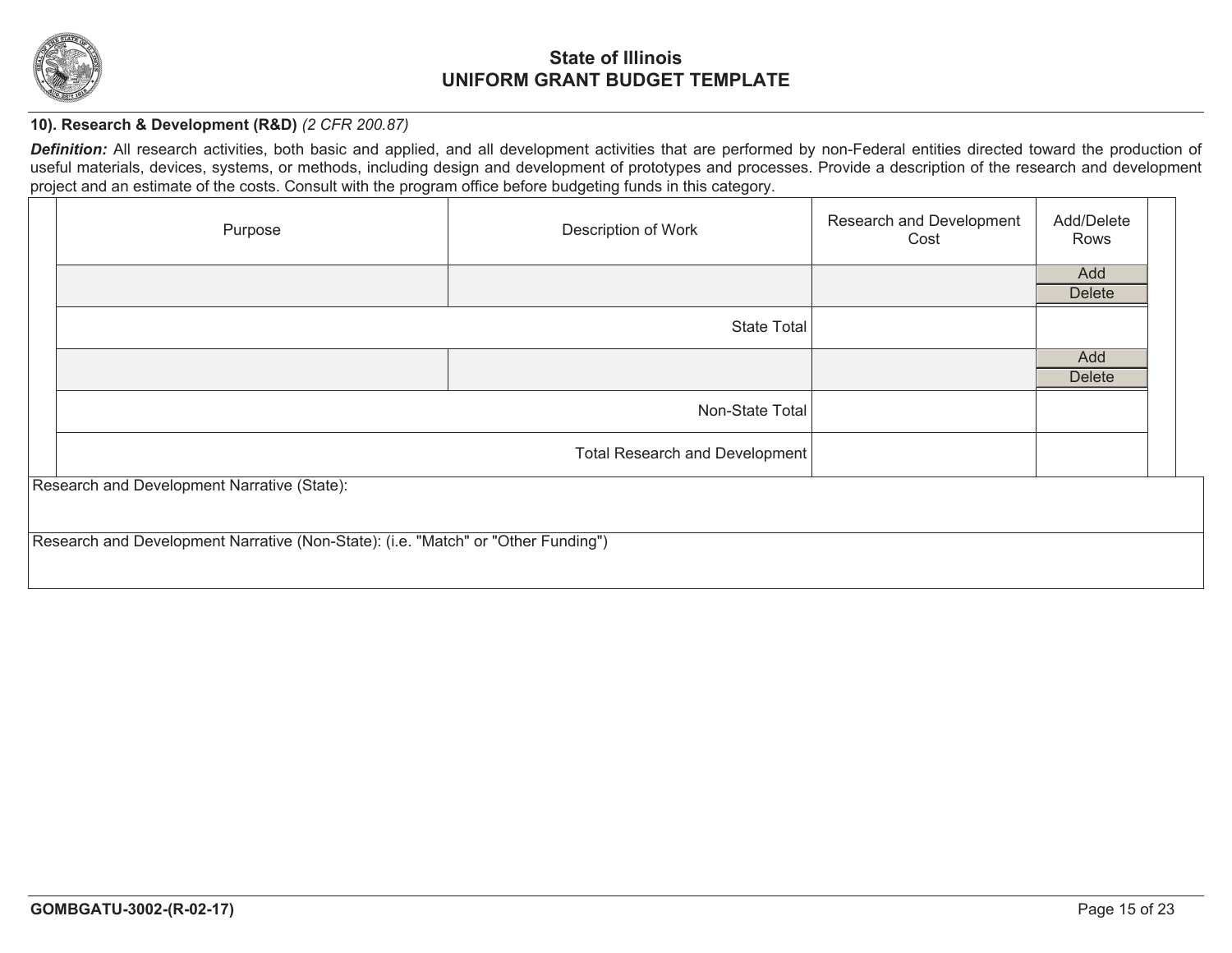

### **11). Telecommunications**

List items and descriptions by major type and the basis of the computation. Explain how telecommunication expenses are allocated for distribution as an expense to the program/service. NOTE: This budgetary line item is to be used for direct program telecommunications, all other indirect or administrative telecommunication costs should be listed in the indirect expense section of the Budget worksheet and narrative.

| Description                                                                 | Quantity | <b>Basis</b> | Cost | Length of Time                  | Telecommunications<br>Cost | Add/Delete<br>Row    |
|-----------------------------------------------------------------------------|----------|--------------|------|---------------------------------|----------------------------|----------------------|
|                                                                             |          |              |      |                                 |                            | Add<br><b>Delete</b> |
|                                                                             |          |              |      | <b>State Total</b>              |                            |                      |
|                                                                             |          |              |      |                                 |                            | Add<br><b>Delete</b> |
|                                                                             |          |              |      | NON-State Total                 |                            |                      |
|                                                                             |          |              |      | <b>Total Telecommunications</b> |                            |                      |
| Telecommunications Narrative (State):                                       |          |              |      |                                 |                            |                      |
| Telecommunications Narrative (Non-State): (i.e. "Match" or "Other Funding") |          |              |      |                                 |                            |                      |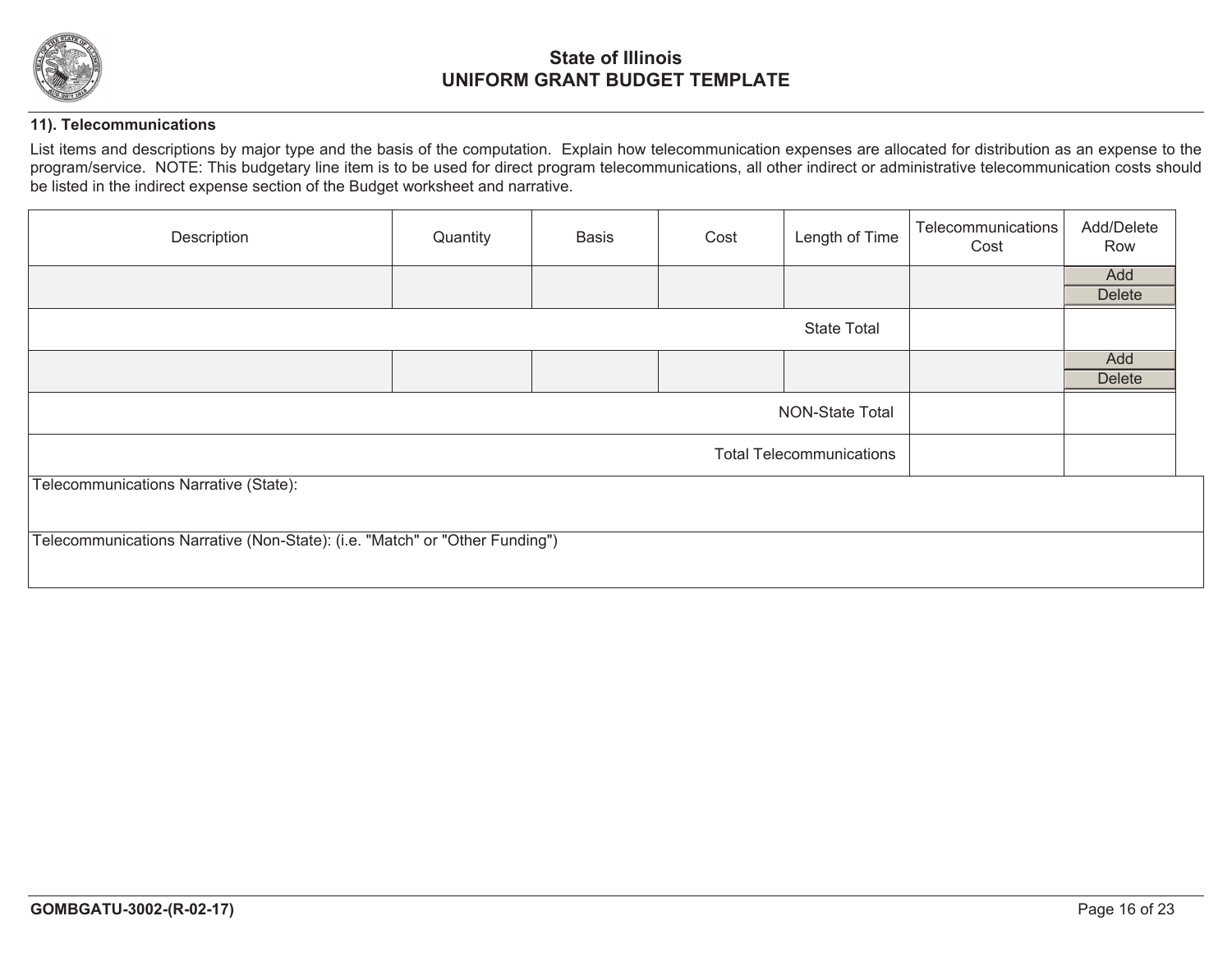

### **12). Training and Education** *(2 CFR 200.472)*

Describe the training and education cost associated with employee development. Include rental space for training (if required), training materials, speaker fees, substitute teacher fees, and any other applicable expenses related to the training. When training materials (pamphlets, notebooks, videos, and other various handouts) are ordered for specific training activities, these items should be itemized below.

| Description                                                                     | Quantity           | <b>Basis</b> | Cost | Length of Time                      | Training and<br><b>Education Cost</b> | Add/Delete<br>Row |
|---------------------------------------------------------------------------------|--------------------|--------------|------|-------------------------------------|---------------------------------------|-------------------|
|                                                                                 |                    |              |      |                                     |                                       | Add               |
|                                                                                 |                    |              |      |                                     |                                       | <b>Delete</b>     |
|                                                                                 | <b>State Total</b> |              |      |                                     |                                       |                   |
|                                                                                 |                    |              |      |                                     |                                       | Add               |
|                                                                                 |                    |              |      |                                     |                                       | <b>Delete</b>     |
|                                                                                 |                    |              |      | <b>NON-State Total</b>              |                                       |                   |
|                                                                                 |                    |              |      | <b>Total Training and Education</b> |                                       |                   |
| Training and Education Narrative (State):                                       |                    |              |      |                                     |                                       |                   |
|                                                                                 |                    |              |      |                                     |                                       |                   |
| Training and Education Narrative (Non-State): (i.e. "Match" or "Other Funding") |                    |              |      |                                     |                                       |                   |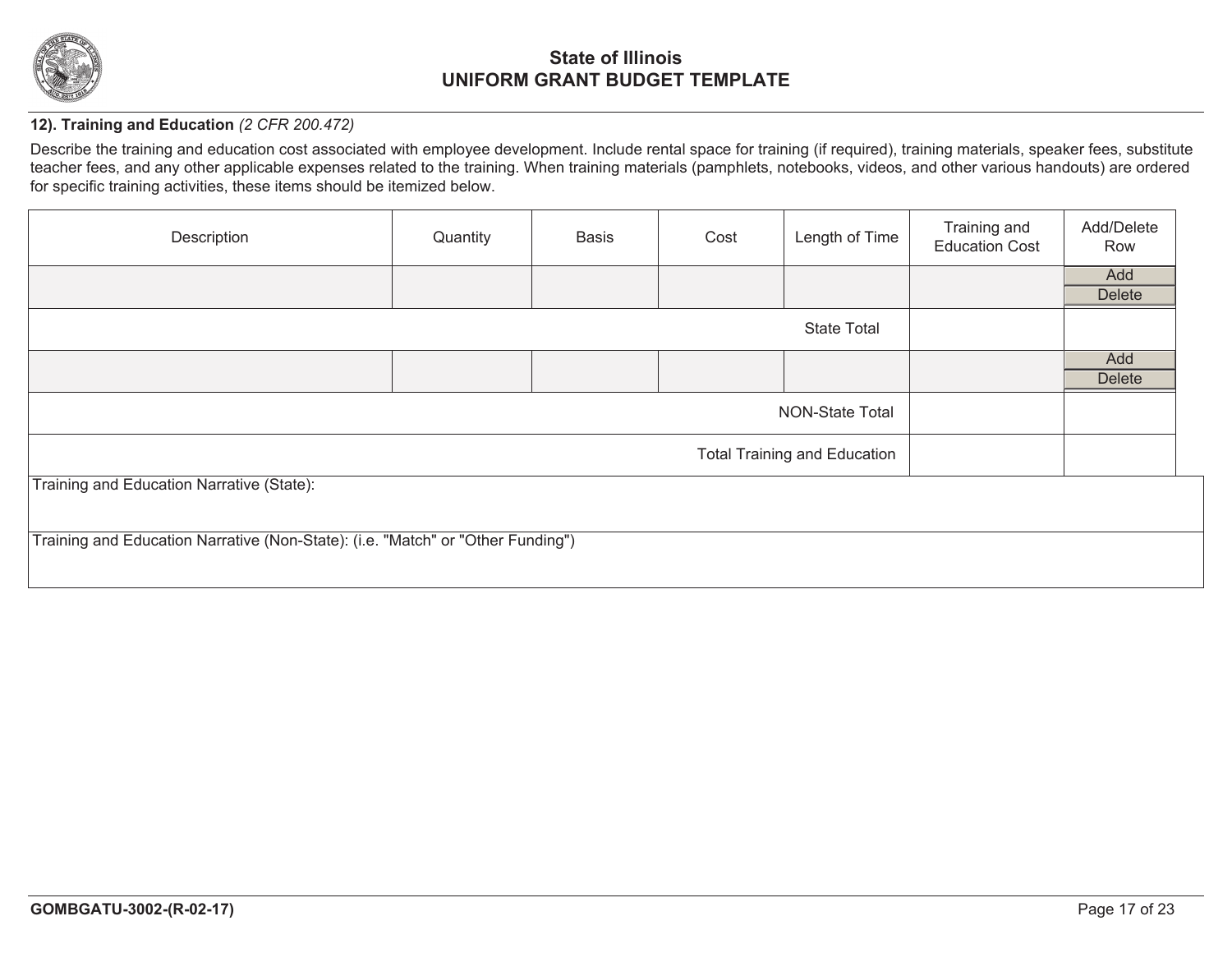

### **13). Direct Administrative Costs** *(2 CFR 200.413 (c))*

The salaries of administrative and clerical staff should normally be treated as indirect (F&A) costs. Direct charging of these costs may be appropriate only if all of the following conditions are met: (1) Administrative or clerical services are integral to a project or activity; (2) Individuals involved can be specifically identified with the project or activity; (3) Such costs are explicitly included in the budget or have the prior written approval of the State awarding agency; and (4) The costs are not also recovered as indirect costs.

| Name                                                                                 | Position | Salary or Wage | Basis<br>(Yr./Mo./Hr.) | % of Time                                | Length of Time         | Direct Administrative<br>Cost | Add/Delete<br>Row |
|--------------------------------------------------------------------------------------|----------|----------------|------------------------|------------------------------------------|------------------------|-------------------------------|-------------------|
|                                                                                      |          |                |                        | %                                        |                        |                               | Add               |
|                                                                                      |          |                |                        |                                          |                        |                               | <b>Delete</b>     |
|                                                                                      |          |                |                        |                                          | <b>State Total</b>     |                               |                   |
|                                                                                      |          |                |                        | $\frac{0}{0}$                            |                        |                               | Add               |
|                                                                                      |          |                |                        |                                          |                        |                               | <b>Delete</b>     |
|                                                                                      |          |                |                        |                                          | <b>NON-State Total</b> |                               |                   |
|                                                                                      |          |                |                        | <b>Total Direct Administrative Costs</b> |                        |                               |                   |
| Direct Administrative Costs Narrative (State):                                       |          |                |                        |                                          |                        |                               |                   |
| Direct Administrative Costs Narrative (Non-State): (i.e. "Match" or "Other Funding") |          |                |                        |                                          |                        |                               |                   |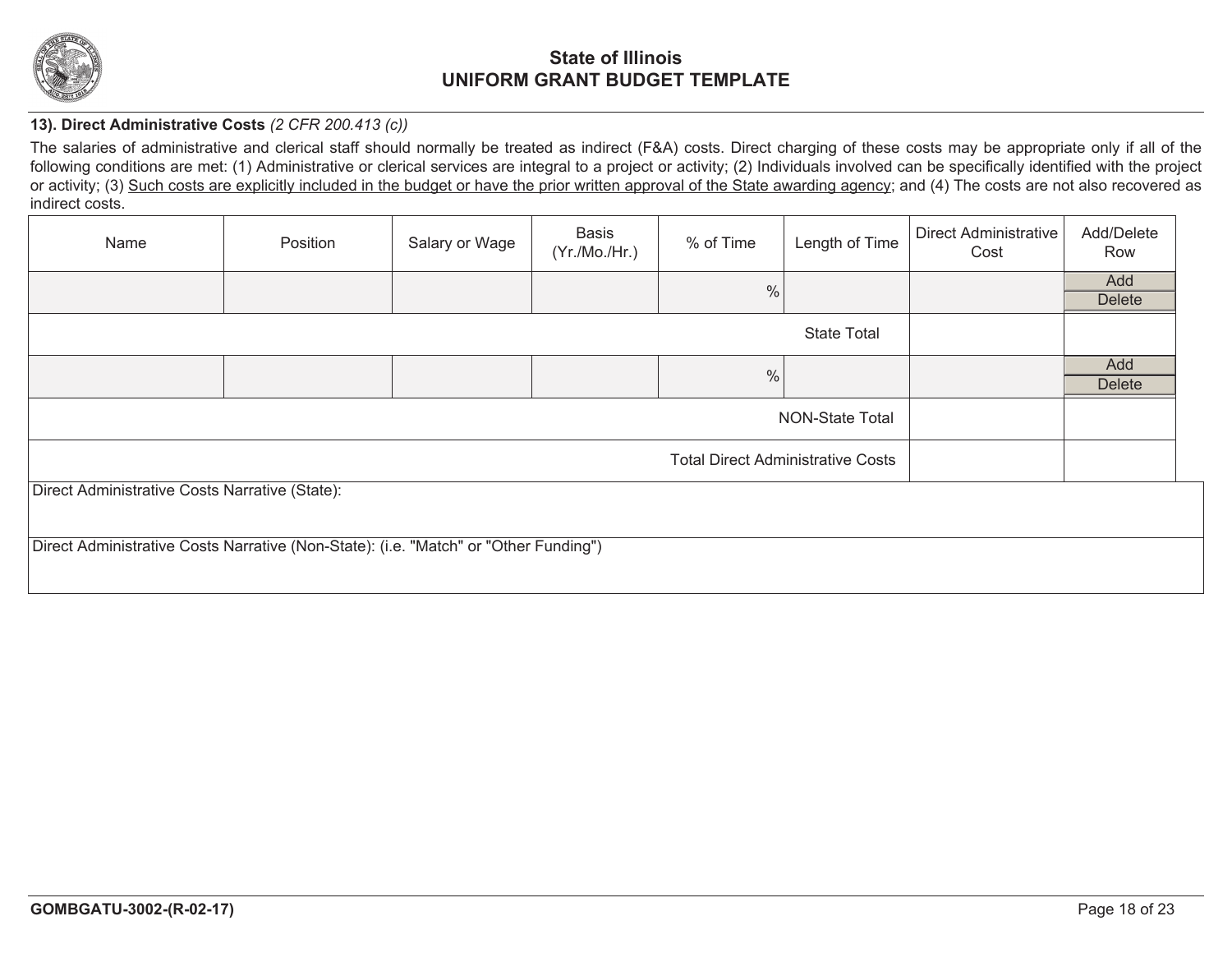

### **14). Other or Miscellaneous Costs**

This category contains items not included in the previous categories. List items by type of material or nature of expense, break down costs by quantity and cost per unit if applicable, state the necessity of other costs for successful completion of the project and exclude unallowable costs (e.g.. Printing, Memberships & subscriptions, recruiting costs, etc.)

| Description                                                                           | Quantity | <b>Basis</b> | Cost                                      | Length of Time         | Other or<br>Miscellaneous Cost | Add/Delete<br>Row    |
|---------------------------------------------------------------------------------------|----------|--------------|-------------------------------------------|------------------------|--------------------------------|----------------------|
|                                                                                       |          |              |                                           |                        |                                | Add<br>Delete        |
|                                                                                       |          |              |                                           | <b>State Total</b>     |                                |                      |
|                                                                                       |          |              |                                           |                        |                                | Add<br><b>Delete</b> |
|                                                                                       |          |              |                                           | <b>NON-State Total</b> |                                |                      |
|                                                                                       |          |              | <b>Total Other or Miscellaneous Costs</b> |                        |                                |                      |
| Other or Miscellaneous Costs Narrative (State):                                       |          |              |                                           |                        |                                |                      |
|                                                                                       |          |              |                                           |                        |                                |                      |
| Other or Miscellaneous Costs Narrative (Non-State): (i.e. "Match" or "Other Funding") |          |              |                                           |                        |                                |                      |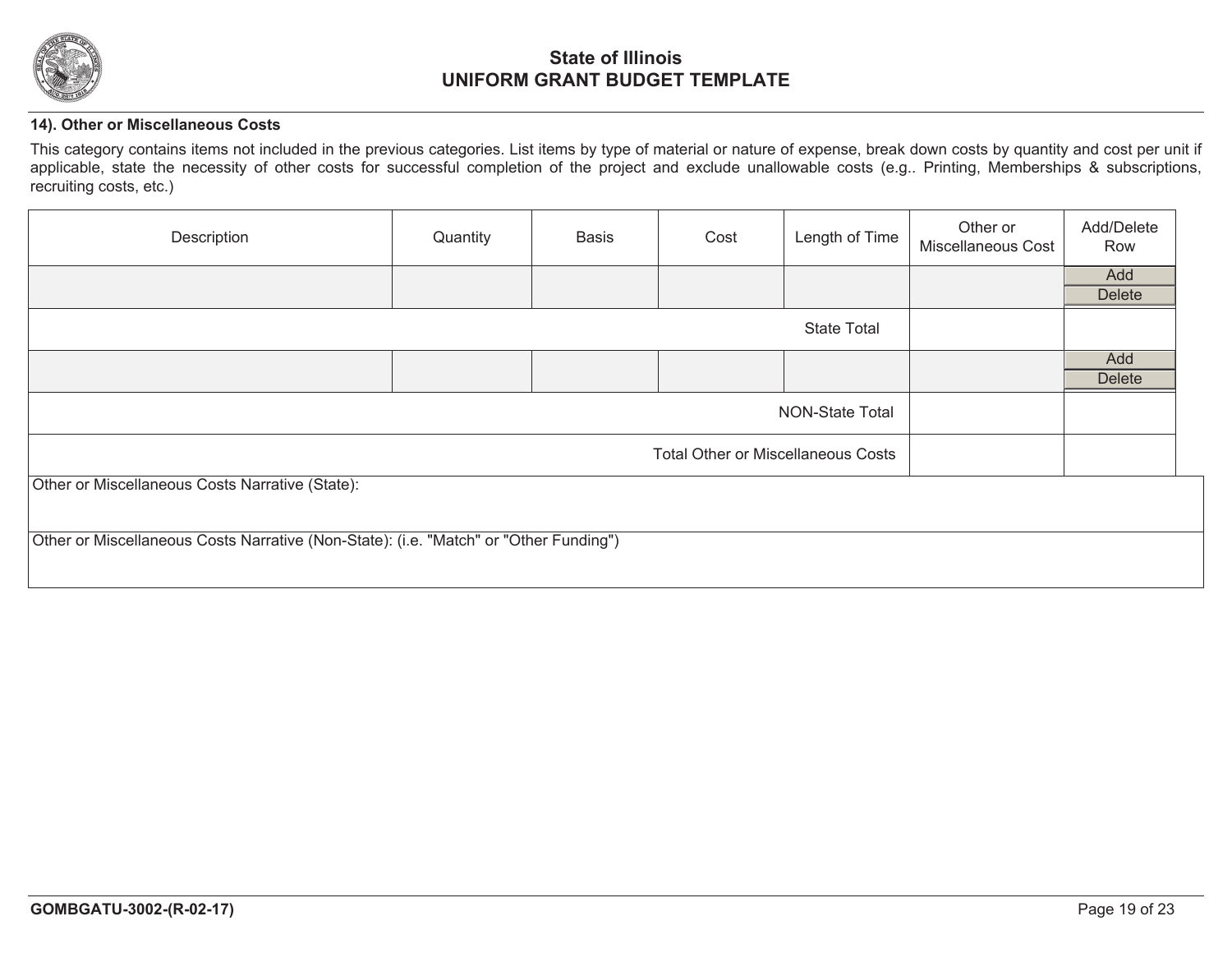

#### **15). GRANT EXCLUSIVE LINE ITEM**

#### Grant Exclusive Line Item Description:

Costs directly related to the service or activity of the program that is an integral line item for budgetary purposes. To use this budgetary line item, an applicant must have Program approval. (Please cite reference per statute for unique costs directly related to the service or activity of the program). (Note: Use columns within table as needed for the item being reported. Leave blank those columns that are not applicable. This table does NOT auto-calculate each line. You must enter the line totals. The table will auto-calculate the State, Non-State, and Total Grant Exclusive Line Item amounts based on your line entries. The State, Non-State and Total Grant Exclusive Line Item amounts will NOT carry forward to the Budget Narrative Summary table. You will have to enter the State and Non-State Totals for ALL Grant Exclusive Line Items in the Budget Narrative Summary table. Use the "Add New Grant Exclusive Line Item" button below to add additional tables as needed.)

| Description                                                                        | Quantity                         | <b>Basis</b> | Cost | Length of Time                         | <b>Grant Exclusive Line</b><br>Item Cost | Add/Delete<br>Row |
|------------------------------------------------------------------------------------|----------------------------------|--------------|------|----------------------------------------|------------------------------------------|-------------------|
|                                                                                    |                                  |              |      |                                        |                                          | Add               |
|                                                                                    |                                  |              |      |                                        |                                          | <b>Delete</b>     |
|                                                                                    |                                  |              |      | <b>State Total</b>                     |                                          |                   |
|                                                                                    |                                  |              |      |                                        |                                          | Add               |
|                                                                                    |                                  |              |      |                                        |                                          | <b>Delete</b>     |
| NON-State Total                                                                    |                                  |              |      |                                        |                                          |                   |
|                                                                                    |                                  |              |      | <b>Total Grant Exclusive Line Item</b> |                                          |                   |
| Grant Exclusive Line Item Narrative (State):                                       |                                  |              |      |                                        |                                          |                   |
|                                                                                    |                                  |              |      |                                        |                                          |                   |
| Grant Exclusive Line Item Narrative (Non-State): (i.e. "Match" or "Other Funding") |                                  |              |      |                                        |                                          |                   |
| Add New Grant Exclusive Line Item                                                  | Delete Grant Exclusive Line Item |              |      |                                        |                                          |                   |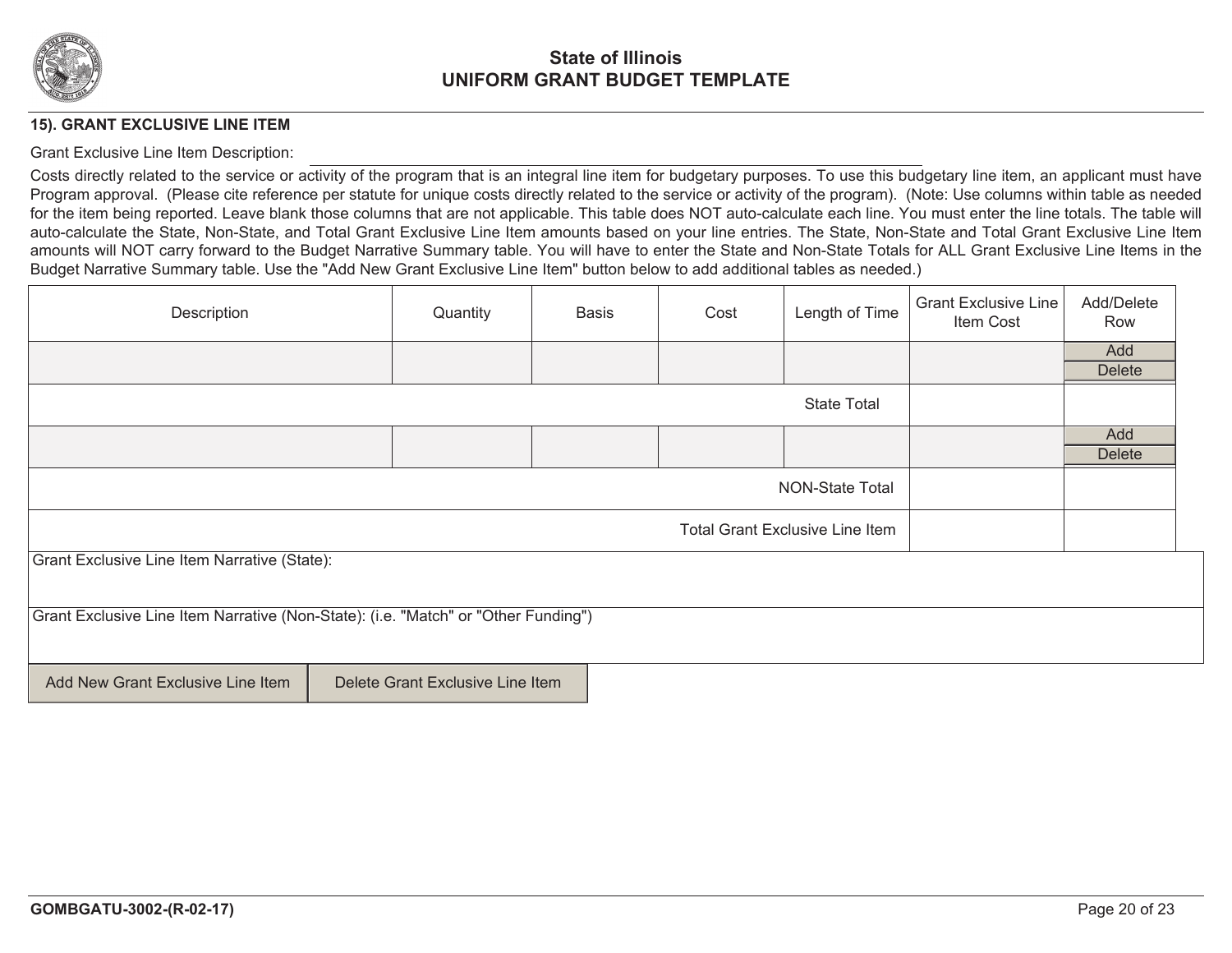

### **16). Indirect Cost** *(2 CFR 200.414)*

Provide the most recent indirect cost rate agreement information with the itemized budget. The applicable indirect cost rate(s) negotiated by the organization with the cognizant negotiating agency must be used in computing indirect costs (F&A) for a program budget. The amount for indirect costs should be calculated by applying the current negotiated indirect cost rate(s) to the approved base(s). After the amount of indirect costs is determined for the program, a breakdown of the indirect costs should be provided in the budget worksheet and narrative below.

| Description                           | Base | Rate                        | <b>Indirect Cost</b> | Add/Delete<br>Rows |
|---------------------------------------|------|-----------------------------|----------------------|--------------------|
|                                       |      |                             | \$0.00               | Add<br>Delete      |
|                                       |      | <b>State Total</b>          | \$0.00               |                    |
|                                       |      |                             | \$0.00               | Add<br>Delete      |
|                                       |      | Non-State Total             | \$0.00               |                    |
|                                       |      | <b>Total Indirect Costs</b> | \$0.00               |                    |
| Indirect Costs Narrative (State):     |      |                             |                      |                    |
| Indirect Costs Narrative (Non-State): |      |                             |                      |                    |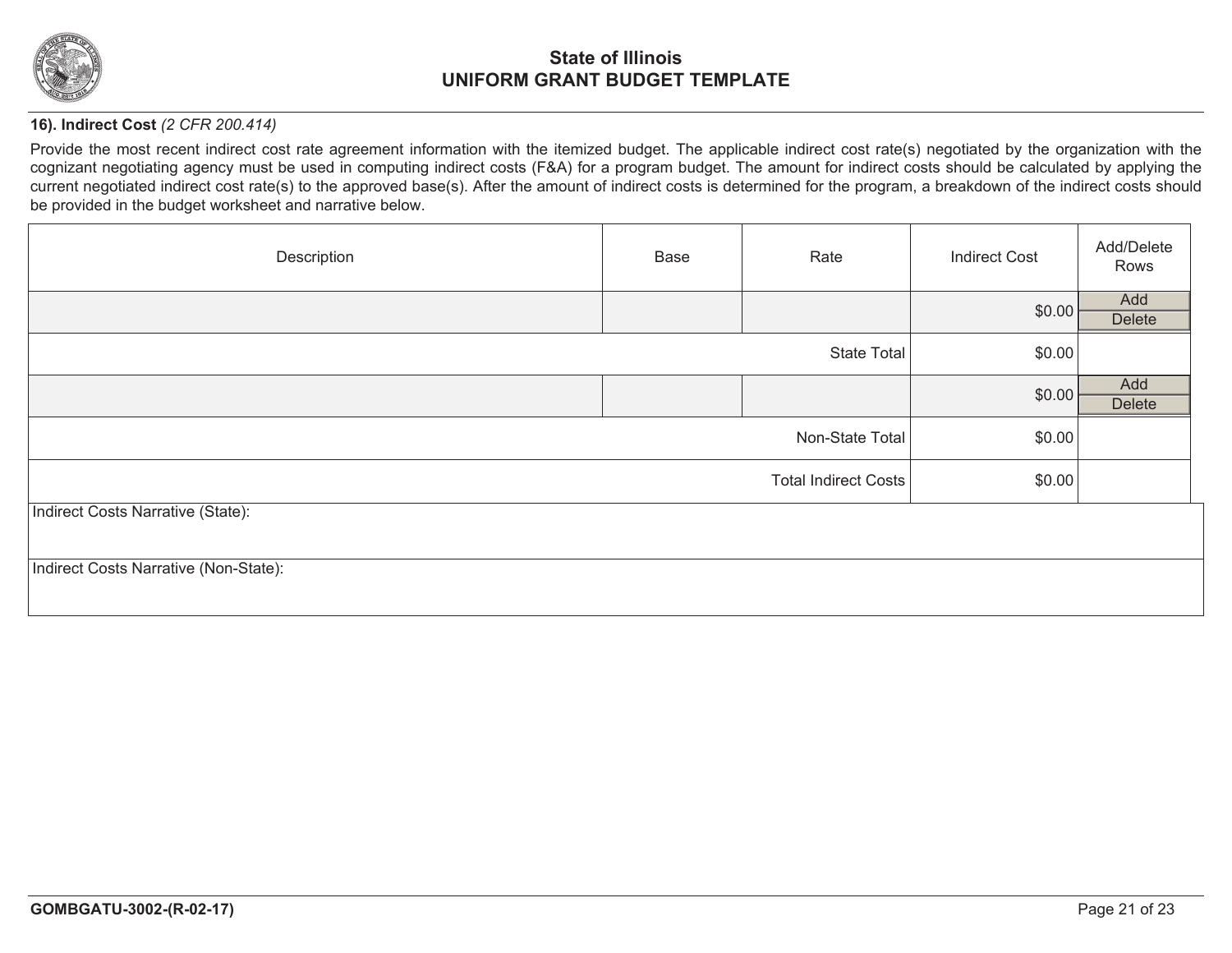

**Budget Narrative Summary**--When you have completed the budget worksheet, transfer the totals for each category to the spaces below to the uniform template provided (SECTION A & B). Verify the total costs and the total project costs. Indicate the amount of State requested funds and the amount of non-State funds that will support the project.. (Note: The State, Non-State, and Total cost amounts for each line item below are auto-filled based upon the entries in the preceding budget tables 1-14 and 16. The State and Non-State Total amounts from Table 15 above, Grant Exclusive Line Item(s), must be entered into this table by hand due to the possibility of there being more than one Grant Exclusive Line Item table. Once the Grant Exclusive Line Item(s) amounts are entered into this table, the State Request amount, Non-State Amount and the Total Project Costs will be calculated automatically. It is imperative that the summary tables be completed accurately for the Budget Narrative Summary to be accurate.)

| <b>Budget Category</b>                | <b>State</b> | <b>Non-State</b> | <b>Total</b> |
|---------------------------------------|--------------|------------------|--------------|
| 1. Personnel                          |              |                  |              |
| 2. Fringe Benefits                    |              |                  |              |
| 3. Travel                             |              |                  |              |
| 4. Equipment                          |              |                  |              |
| 5. Supplies                           |              |                  |              |
| 6. Contractual Services               |              |                  |              |
| 7. Consultant (Professional Services) |              |                  |              |
| 8. Construction                       |              |                  |              |
| 9. Occupancy (Rent and Utilities)     |              |                  |              |
| 10. Research and Development (R & D)  |              |                  |              |
| 11. Telecommunications                |              |                  |              |
| 12. Training and Education            |              |                  |              |
| 13. Direct Administrative Costs       |              |                  |              |
| 14. Other or Miscellaneous Costs      |              |                  |              |
| 15. GRANT EXCLUSIVE LINE ITEM(S)      |              |                  |              |
| 16. Indirect Costs                    | \$0.00       | 0.00             | \$0.00       |
| State Request                         |              |                  |              |
| Non-State Amount                      |              |                  |              |
| <b>TOTAL PROJECT COSTS</b>            |              |                  |              |